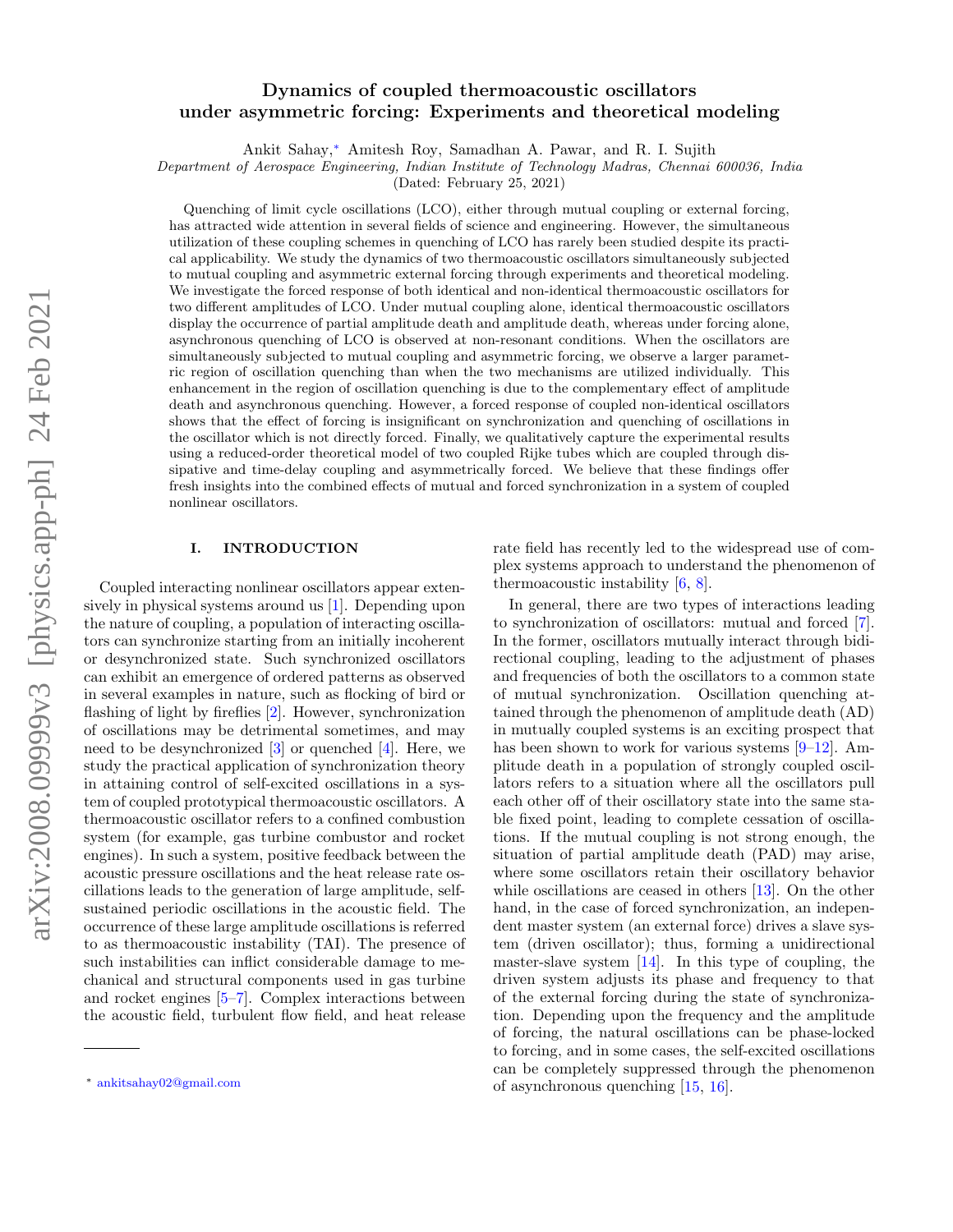Quite a few numerical studies have been conducted to investigate the simultaneous effect of forcing in a system of coupled oscillators. In a system of two weakly coupled Van der Pol oscillators, Battelino [17] observed that when each oscillator is externally forced, and a constant phase difference is present between the forcing signals applied to each of the oscillators, the system exhibits three-frequency quasiperiodicity. As the coupling strength and forcing amplitude are increased, three-frequency quasiperiodicity is first replaced by a two-frequency quasiperiodic regime, and subsequently by phase-locked periodic and chaotic regimes. The transition between the phase-locked region and the two- and three-frequency quasiperiodic regions takes place through saddle-node bifurcations [18, 19]. The external force first destroys the regime of mutual synchronization of oscillators. As the forcing amplitude is increased, the oscillator which is subjected to external forcing synchronizes with the forcing signal first, followed by the forced synchronization of the entire system [20]. Similar observations were made in a system of coupled Van der Pol and Duffing oscillators [21]. Such an approach was utilized for modeling the effect of a pacemaker on the dynamics of the human heart [22]. On the flip side, to the best of our knowledge, only one experimental study has been conducted to understand the effect of forcing on mutually coupled electronic circuits with the aim of verifying the phase dynamics associated during regimes of desynchronized, mutually synchronized, two-frequency quasiperiodic, three-frequency quasiperiodic, and forced synchronized oscillations [18]. Further, all the aforementioned studies focus on the phase dynamics of the system with particular attention afforded to the dynamics of bifurcations among quasiperiodic, periodic, and chaotic regimes. In light of the above discussed limitations of past studies, there is a need to experimentally quantify the effect of mutual coupling and external forcing on the amplitude of the limit cycle oscillations (LCO) observed in both the oscillators. Thus, we analyze the phase as well as the amplitude response of two coupled thermoacoustic oscillators under the condition of asymmetric external forcing, and model the observations with a low-order model. This makes up the key objective of the present study, and is of general interest to the nonlinear dynamics community.

Biwa et al. [4] were the first to experimentally demonstrate the control of LCO through amplitude death in coupled thermoacoustic engines using both the dissipative and time-delay couplings. Thomas et al. [23] investigated amplitude death in a model of coupled Rijke tubes. They found that the simultaneous presence of dissipative and time-delay couplings was far more effective in attaining AD in the Rijke tubes than either of the two types of coupling applied separately. In a follow-up study with additive Gaussian white noise, Thomas et al. [24] observed that the presence of noise affects the coupled behavior of oscillators and mutual coupling only leads to about 80% suppression in the amplitude of the uncoupled LCO as opposed to the state of AD observed in the absence of noise in the system. Dange et al. [25] performed detailed experimental characterization of coupled Rijke tube oscillators and found that only time delay coupling is sufficient to achieve AD of low amplitude LCO. In oscillators undergoing high amplitude oscillations, frequency detuning is needed in addition to time delay coupling for attaining AD and PAD. They also reported the phenomenon of phase-flip bifurcation in the coupling of identical thermoacoustic oscillators. Recently, Hyodo et al. [26] used double-tube coupling method to significantly reduce the tube diameter necessary for demonstrating AD in a system of coupled identical Rijke tubes. Jegal et al. [27] demonstrated the occurrence of AD in a practical turbulent system consisting of two lean-premixed model swirl combustors. Moon et al. [28] compared the characteristics of mutual synchronization of these systems when the length and diameter of the coupling tube were changed. Jegal et al. [27] also found that under different conditions, mutual synchronization can also trigger the strong excitation of a new mode, even when the two combustors are individually stable in the absence of coupling.

On the other hand, Balusamy *et al.* [29] experimentally studied the forced response of LCO in a swirlstabilized turbulent combustor using the framework of forced synchronization and observed different states such as phase-locking, phase drifting, and phase trapping in the system. Kashinath et al. [30] highlighted the route to forced synchronization of limit cycle, quasiperiodic, and chaotic oscillations in a numerical model of the premixed flame. These findings were verified in experiments on Rijke tubes [16] and laminar combustors [31–33]. Mondal et al.  $[16]$ , Guan et al.  $[31]$  and Roy et al.  $[32]$  further showed that forcing at frequencies away from the natural frequency of LCO lead to greater than 80% decrease in their amplitude through a phenomenon known as asynchronous quenching.

The aforementioned studies demonstrate the possibility of controlling thermoacoustic instability based on mutual or forced synchronization. However, the scope of these studies is still limited as external forcing can quench thermoacoustic instability in a single system in a specific range of forcing parameters, whereas practical engines generally have multiple combustors working in tandem. Hence, the information on how the forcing of thermoacoustic instability in one combustor affects the thermoacoustic instability developed in another combustor is still unknown. Similarly, mutual coupling works for two coupled oscillators; however, the parametric regime for which amplitude death is observed is limited. Therefore, there is a need to combine both these methodologies to overcome their individual limitations. Essentially, we aim to implement a proof-of-concept capable of combining the best of both strategies – asynchronous quenching and mutual synchronization – to control thermoacoustic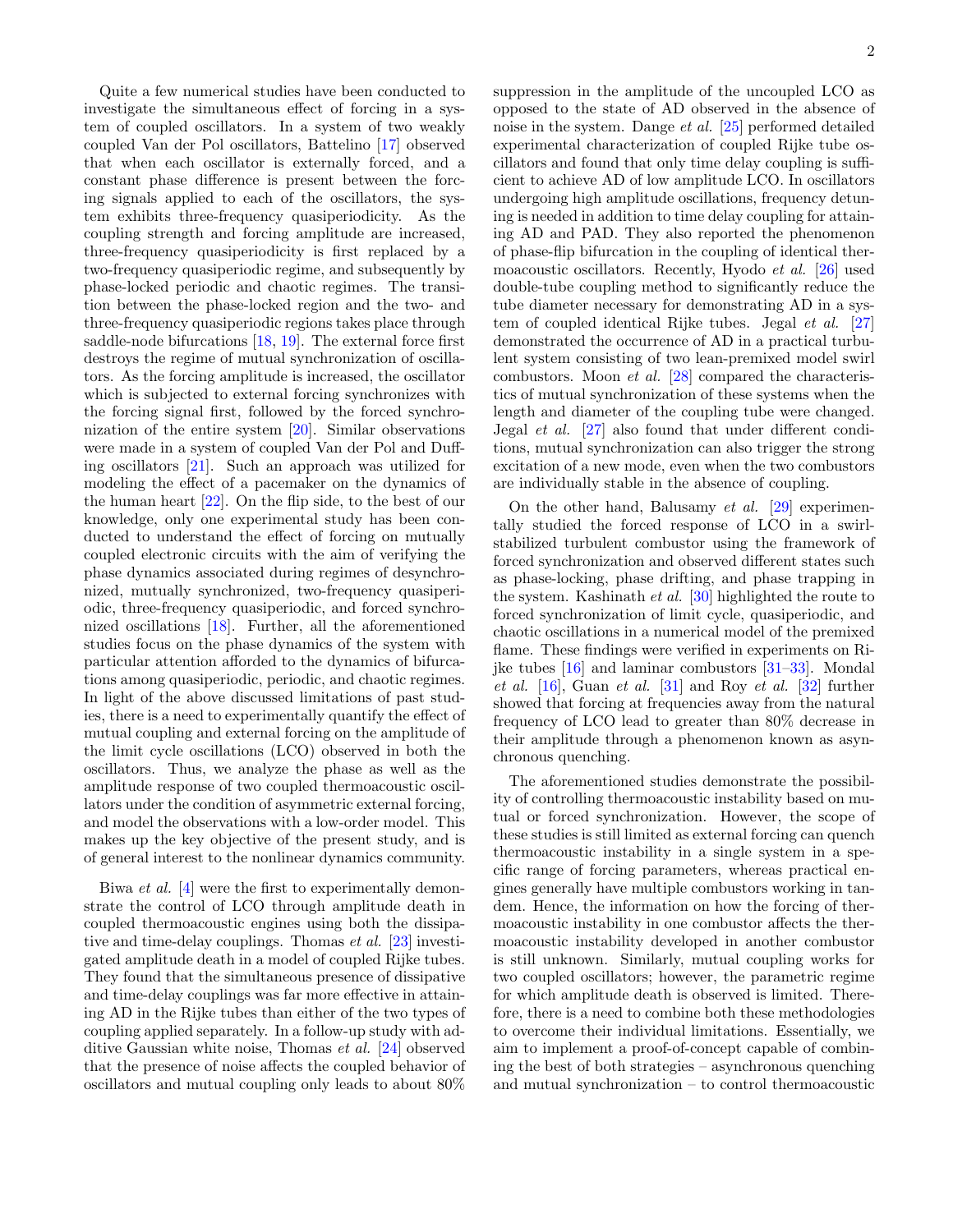oscillations. Towards this purpose, we couple two Rijke tubes during the state of thermoacoustic instability and subject one to external harmonic forcing (asymmetric forcing). We then measure the phase and amplitude response of the resultant acoustic pressure oscillations in the combustors at different conditions of forcing and coupling parameters. We perform asymmetric forcing experiments on identical and non-identical thermoacoustic oscillators to comprehensively assess the response to forcing. We find that through asymmetric forcing, we can expand the region of oscillation quenching of thermoacoustic instability in the system of coupled identical Rijke tubes by compounding the effect of asynchronous quenching and mutual synchronization. Finally, we develop a model where two Rijke tube oscillators are coupled through dissipative and time-delay coupling and are forced asymmetrically. We show that the model compares favorably with the experimental results, indicating the usefulness of reduced-order modeling of coupled oscillator models under forcing.

The rest of the paper is organized as follows. In §II we describe the experimental setup. In §III A, we investigate the forced synchronization characteristics of a single Rijke tube. We then demonstrate the presence of AD and PAD in mutually coupled Rijke tubes in §III B. In §III C, we characterize the response of coupled identical Rijke tubes to asymmetric forcing. We consider the response of non-identical oscillators in §III D. In §IV, we describe the model and numerically investigate the dynamics of coupled Rijke tube oscillators under forcing. Finally, we present the conclusions from the study in §V.

### II. EXPERIMENTAL SETUP

The experimental setup used in this study consists of a pair of horizontal Rijke tubes (Fig. 1). Rijke tube A has a cross-section of  $9.3 \times 9.4$  cm<sup>2</sup> with a length of 102 cm. Rijke tube B has a cross-section of  $9.3 \times 9.5$  cm<sup>2</sup> and a length of 104 cm. A decoupler of dimensions  $102 \times 45 \times 45$ cm<sup>3</sup> is attached to the inlet of the respective Rijke tube to eliminate upstream disturbances and ensure a steady flow in the system. Each Rijke tube consists of a separate electrically heated wire mesh, powered by an external DC power supply, which acts as a compact heat source. The heaters are located 27 cm downstream of the inlet in each duct. The air flow rate is maintained constant in each of the Rijke tubes through separate mass flow controllers (MFC, Alicat Scientific) of uncertainty  $\pm (0.8\% \text{ of the})$ measured reading  $+ 0.2\%$  of the full scale reading).

Both the Rijke tubes are coupled using a single vinyl tube of length L and internal diameter  $d$  (see Fig. 1). The ports for the connecting tube are located 57 cm downstream of the inlet. Ball-type valves are manually opened to establish coupling between the two oscillators. Four wall mounted acoustic drivers (Minsound TD-200A) are



FIG. 1. Schematic of the experimental setup having two horizontal Rijke tube oscillators A and B, which are coupled using a connecting tube. Rijke tube A is acoustically forced with 4 acoustic drivers attached to its sides. An extension duct in Rijke tube A is used for implementing frequency detuning in the system.

attached on each side of Rijke tube A, 41 cm downstream of the inlet. The acoustic drivers are connected in parallel to a power amplifier (Ahuja UBA-500M). Sinusoidal forcing signal with mean-to-peak amplitude  $(A_f, \text{ in } \text{mV})$ and frequency  $(f_f, \text{ in Hz})$ , generated using a Tektronix function generator (Model No. AFG1022), is input to the power amplifier to drive the coupled system.

A piezoelectric pressure transducer (PCB 103B02, sensitivity 217.5 mV/kPa, uncertainty  $\pm 0.15$  Pa) is mounted close to the midpoint along the length of the duct in each Rijke tube and is used for measuring the acoustic pressure fluctuations in the system. Data are acquired simultaneously from both the Rijke tubes at a sampling rate of 10 kHz for a duration of 5 s for each parametric condition using a data acquisition system (NI USB 6343). The resolution of frequency in the power spectrum of the signals is equal to 0.2 Hz. The rate of decay of an acoustic pulse generated from loudspeakers in the absence of flow is used to measure the damping in the two Rijke tubes. The acoustic decay rate values for Rijke tubes A and B are measured to be  $16.5 \pm 2 \text{ s}^{-1}$  and  $12.9 \pm 1.8 \text{ s}^{-1}$ , respectively. To ensure repeatability of the results and consistency of the experimental conditions, the experiments are conducted only when the measured acoustic decay rates lie in the range mentioned above. A change in the decay rate only changes the critical parameter values at which the different dynamical states are observed; however, the overall dynamics remain the same. During each experiment, both the Rijke tubes are preheated for 10 minutes by supplying DC power at 1 V to the wire mesh. The preheating ensures a steady temperature profile inside the Rijke tubes.

A telescopic slide mechanism of 12 cm length is used to vary the length of Rijke tube A. The natural frequency of Rijke tube A can be varied between  $f_{n0} = 162$  Hz to  $f_{n0} = 148$  Hz with an uncertainty of  $\pm 2$  Hz due to the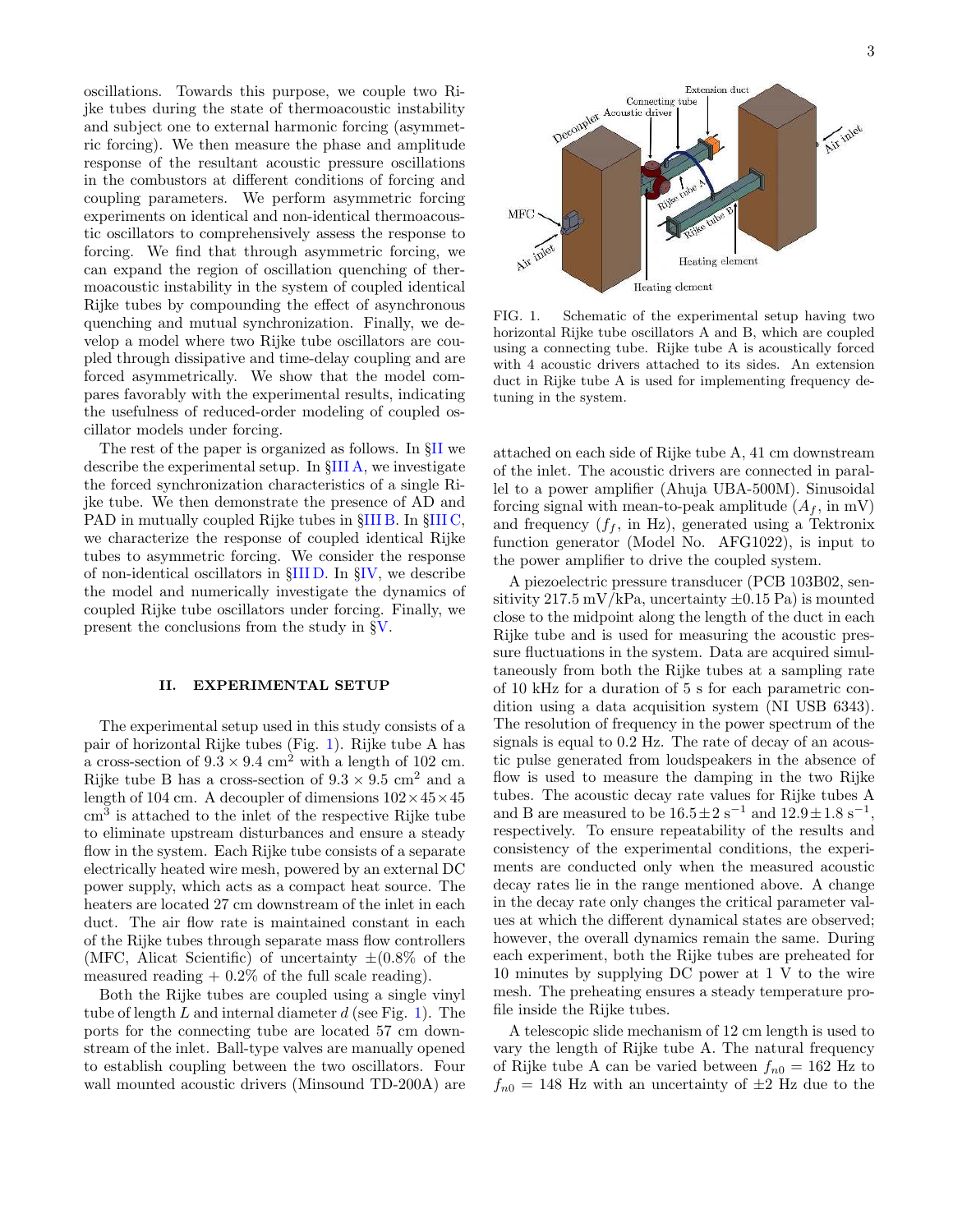

FIG. 2. Forced response of a single Rijke tube. (a,c) The phase response shown in terms of  $PLV$  and (b,d) amplitude response in terms of fractional change in the amplitude of LCO in the Rijke tube for (a,b)  $p'_0 = 120$  Pa and  $(c,d)$   $p'_0 = 200$  Pa for different values of  $\bar{A}_f$  and  $f_f$ . The synchronization boundaries in (a-d) are obtained through least-square-fit of points where  $PLV = 0.98$ . The  $R^2$  values for the least-square fitting are given in Section I of the Supplemental Material. The region of forced synchronization decreases with increase in  $p'_0$  (a,c), while quenching of LCO is observed only for  $f_f < f_{n0}$  (b,d). Green region around  $f_f/f_{n0} = 1$  in (b,d) signifies the amplification of LCO above twice the value of unforced amplitude, such that  $\Delta p'_{rms}/p'_{0}$  varies in the range (-5.76, -1) in (b), and (-4.47, -1) in (d).

uncertainty in measuring the length of the Rijke tube. After preheating both the Rijke tubes, the heater power is increased such that the system undergoes subcritical Hopf bifurcation. The heater power is maintained away from the bistable region in all experiments. LCO are maintained in each of the Rijke tubes before coupling is induced. The amplitude of the LCO are controlled by varying the heater power and the air flow rate. All the experiments are reported for two different amplitudes (root-mean-square) of the LCO in both the Rijke tubes in the uncoupled state: (a) lower amplitude  $p'_0 = 120$ Pa maintained by supplying a constant air flow rate of  $2.4 \pm 0.01$  g/s (Re = 1370) in each Rijke tube, and (b) higher amplitude  $p'_0 = 200$  Pa maintained by supplying a constant air flow rate of  $3.95 \pm 0.01$  g/s (Re = 2284) in each Rijke tube. After both the oscillators exhibit LCO in their uncoupled state, the valves are opened to couple these oscillators. The coupled system is then asymmetrically forced through the loudspeakers connected to Rijke tube A.

### III. RESULTS AND DISCUSSIONS

### A. Response of a thermoacoustic oscillator to external forcing

We begin by investigating the forced acoustic response of LCO in a single Rijke tube. Figure 2 shows a twoparameter bifurcation plot on an  $\overline{A}_f - f_f$  plane illustrating the phase (Figs.  $2a,c$ ) and amplitude (Figs.  $2b,d$ ) response of LCO under external forcing. The natural frequency of LCO is  $f_{n0} = 160 \pm 2$  Hz. The forced response is studied for two different amplitudes of unforced LCO:  $p'_0 = 120$  Pa corresponding to  $p_0 = 26$  mV (Figs. 2a,b) and  $p'_0 = 200$  Pa corresponding to  $p_0 = 43$  mV (Figs.  $2c,d$ ). Here,  $p'_0$  refers to the amplitude of the unforced LCO in pascal  $(Pa)$ , and  $p_0$  refers to the equivalent reading obtained from the piezoelectric transducer in mV. The values of forcing amplitude  $A_f$  (in mV) are normalized with the unforced amplitude of LCO measured in mV such that  $\bar{A}_f = A_f / p_0$ .

In Figs. 2a,c, we plot the distribution of phase locking value  $(PLV)$  between the forced LCO and the external forcing signal on the  $\bar{A}_f - f_f$  plane. PLV quantifies the degree of synchronization between a pair of oscillators at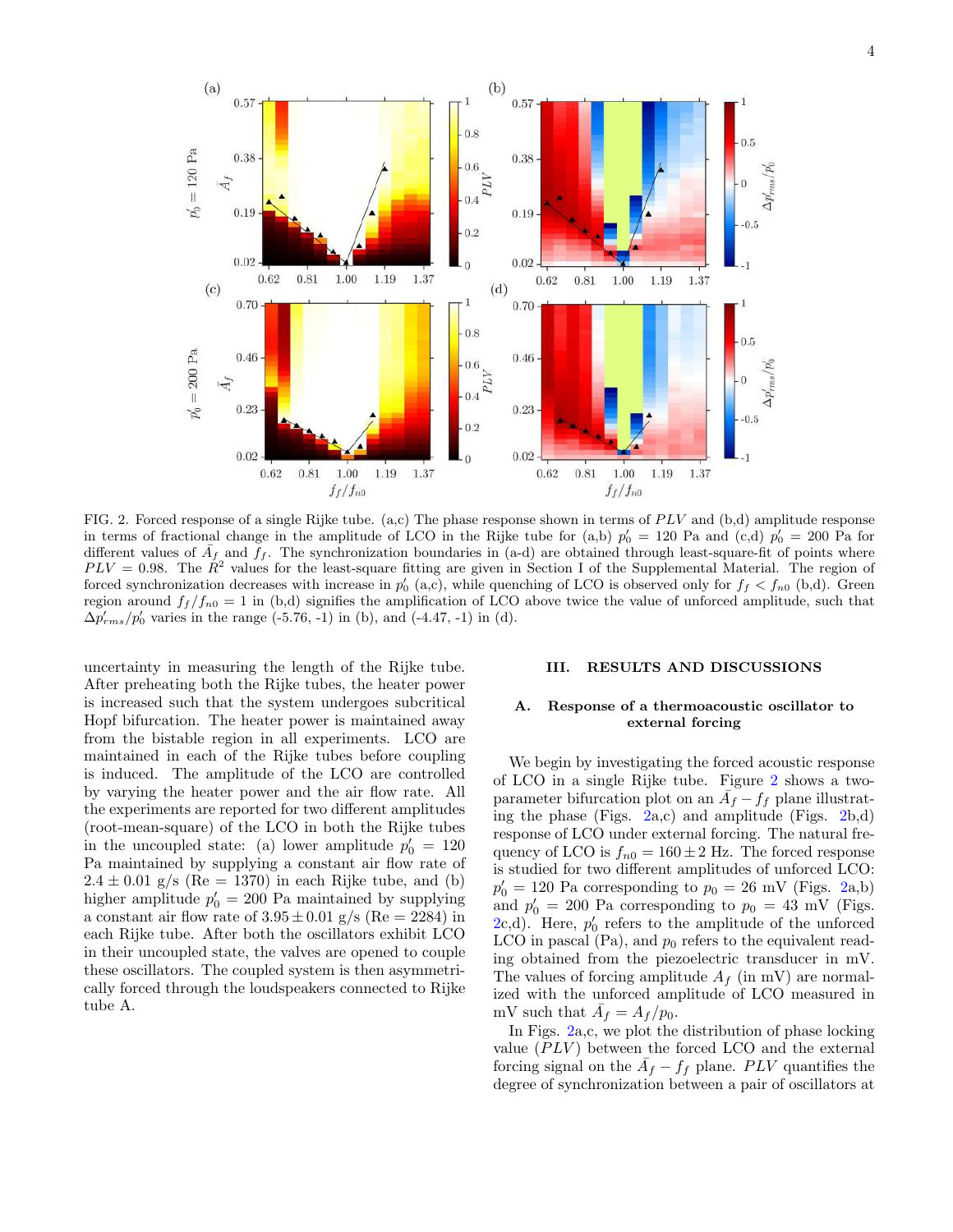any given condition of forcing  $(A_f, f_f)$ . It is defined as [7],

$$
PLV = \frac{1}{N} \left| \sum_{n=1}^{N} \exp(i\Delta\phi) \right|, \tag{1}
$$

where N is the length of the p' signal, and  $\Delta\phi$  is the instantaneous phase difference between the  $p'$  and forcing signals. Here, forcing is assumed to be sinusoidal of the form  $F(t) = A_f \sin(2\pi f_f t)$ . The instantaneous phase of the signals is determined using the analytic signal approach utilizing the Hilbert transform  $[7]$ . A  $PLV$ of 1 indicates synchronization of two oscillators, while a  $PLV$  of 0 indicates desynchronization of the oscillators. In experimental situations, it is difficult to obtain  $PLV = 1$ ; hence, we denote phase synchronization boundaries of LCO through a least-square-fit of the points where  $PLV = 0.98$ . The  $R^2$  values of the leastsquare-fit lines are given in Section I of the Supplemental Material. The V-shaped region, called the Arnold tongue, separates the region of forced synchronization from the region desynchronization. The critical amplitude of forcing required for forced synchronization of LCO,  $A_f = A_{f,c}$ , increases almost linearly with an increase in the frequency difference  $\Delta f = |f_f - f_{n0}|$ .

From Figs. 2a,c, we notice that for  $p_0' = 200$  Pa, the range of  $f_f$  for which forced synchronization occurs in the system is smaller than that observed for  $p'_0 = 120$ Pa, indicating the dependence of forced synchronization of LCO on their amplitude in the unforced state. Further, at higher values of  $\Delta f$ , achieving forced synchronization of both LCO becomes difficult. We also observe regions of desynchronized oscillations (indicated in red) in the range of  $f_f/f_{n0} = 0.62 - 0.70$  at high values of  $\bar{A}_f$  ( $\bar{A}_f > 0.35$  in Figs. 2a,c). The reason for desynchrony in this region is a result of period-3 behavior in  $p'$ , which leads to low values of PLV (see Section II of the Supplemental Material).

We also plot the normalized change in the amplitude of LCO due to external forcing,  $\Delta p'_{rms}/p'_0 = (p'_0 - p'_{rms})/p'_0$ in Figs. 2b,d. Here,  $\Delta p'_{rms}/p'_0 \sim 1$  corresponds to complete suppression of LCO in the Rijke tube due to forcing, whereas  $\Delta p'_{rms}/p'_0$  < 0 indicates increase in the amplitude of LCO above the unforced value due to forcing. The green region in Figs. 2b,d corresponds to an increase in the amplitude of LCO above twice of its unforced value (i.e.,  $\Delta p'_{rms}/p'_0 < -1$ ) due to resonant amplification of the acoustic pressure signal as  $f_f$  is very close to  $f_{n0}$ .  $\Delta p'_{rms}/p'_{0}$  < -1 implies that the resultant amplitude is more than twice the amplitude of LCO in unforced conditions. The simultaneous occurrence of forced synchronization for  $f_f \approx f_{n0}$  along with the resonant amplification of the amplitude of LCO is referred to as synchronance [16]. We further observe a large region with a reduction in amplitude greater than 80% of  $p'_0$  only for  $f_f < f_{n0}$ . A significant decrease in the amplitude of LCO at non-resonant conditions  $(f_f \neq f_{n0})$  of forcing is a

result of asynchronous quenching [16, 31]. Asynchronous quenching of LCO is achieved through forced synchronization, where the response  $p'$  signal oscillates at  $f_f$ , which can be seen from the coincidence of the boundaries of the Arnold tongue with region corresponding to  $\Delta p'_{rms}/p'_0 \approx 1$  (see Figs. 2b,d). The asymmetry in the characteristics of the Arnold tongue and asynchronous quenching of LCO arises due to the inherent nonlinearity of the thermoacoustic system [30].

### B. Response of coupled thermoacoustic oscillators

We now examine the response of two mutually coupled Rijke tubes when the length of the coupling tube  $(L)$  and the frequency detuning  $\Delta f_{n0}$  (=  $f_{n0}^B - f_{n0}^A$ ) between them are varied independently, where  $f_{n0}^a$  and  $f_{n0}^B$  are natural frequencies of oscillators A and B in the uncoupled state, respectively. In this study, the diameter of the connecting tube is kept constant at 1 cm for all the experiments (see Section III of Supplemental Material).

We note that the use of the connecting tube induces an acoustic time delay in the coupling between the two Rijke tubes, as a finite time is required for the acoustic waves in the two oscillators to interact with one another [25]. A change in the length of the coupling tube changes the acoustic time-delay between the two mutually interacting Rijke tubes. A change in the diameter of the coupling tube changes the coupling strength between the two interacting Rijke tubes. The coupling strength comprises of two parts: time-delay coupling and dissipative coupling. Dissipative coupling is related to the interaction that arises due to mass transfer between the two ducts [34]. We observe the presence of both time delay and dissipative coupling in our system.

In Fig. 3, we plot the fractional change in the amplitude of LCO in these oscillators,  $\Delta p'_{rms}/p'_0$ , as a function of L and  $\Delta f_{n0}$  for two different values of  $p'_0 = 120$  Pa (Figs. 3a,b) and 200 Pa (Figs. 3c,d). The colorbar illustrating  $\Delta p'_{rms}/p'_0$  values range from 0 to 1. During mutual coupling of oscillators, we seldom observe any amplification of LCO.As a result,  $\Delta p'_{rms}/p'_0$  is never negative. In contrast, during forcing experiments in Fig. 2b,d, we observe resonant amplification of LCO.

In Fig. 3, for identical oscillators ( $\Delta f_{n0} = 0$  Hz), we do not observe any perceivable reduction in the amplitude of LCO due to coupling for either values of  $p'_0$ . However, a significant reduction in the amplitude of LCO is observed when non-identical oscillators are coupled. We observe two states of oscillation quenching, i.e., amplitude death (AD) and partial amplitude death (PAD), in coupled Rijke tubes for a particular range of  $L$ . For example, when  $\Delta f_{n0} = 5 - 10$  Hz and  $L = 85$  cm, we witness the presence of PAD in the system (see green box in Fig. 3), while for  $\Delta f_{n0} = 7 - 10$  Hz and  $L = 95$  cm, we notice the occurrence of AD in the system (see yellow box Fig. 3).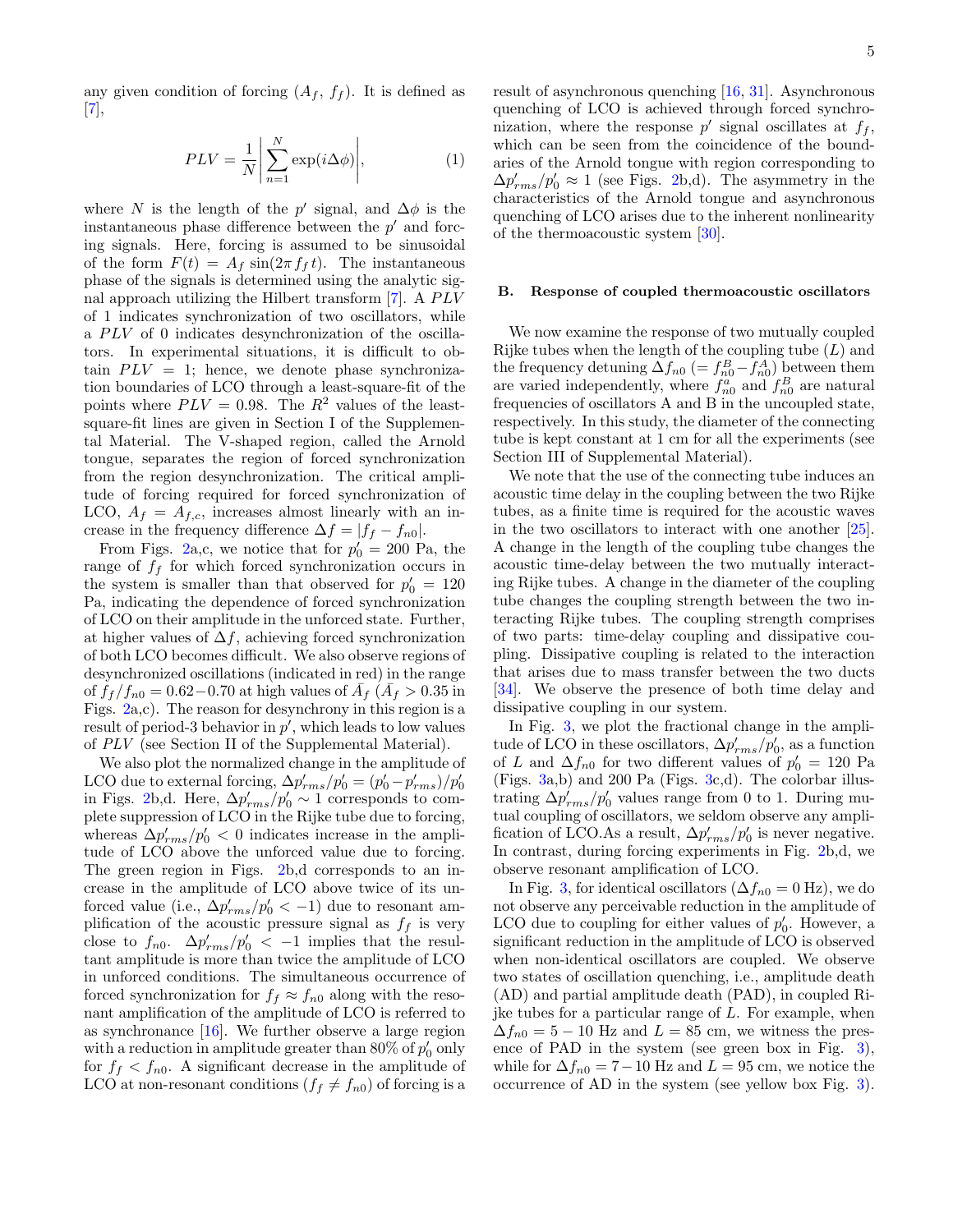

FIG. 3. Coupled response of two Rijke tubes. Fractional change in the amplitude of LCO for Rijke tube A and B as functions of the frequency detuning  $(\Delta f_{n0} = | f_{n0}^A - f_{n0}^B|)$  and length of the connecting tube (L) for (a,b)  $p'_0 = 120$  Pa and (c,d)  $p'_0 = 200$ Pa in both the oscillators. The region of AD and PAD are indicated. At other regions in the plots, LCO are observed at reduced amplitude due to coupling. The parametric region exhibiting AD shrinks in size as  $p'_0$  is increased from 120 Pa to 200 Pa.

During the state of PAD, LCO in Rijke tube B (unforced) undergoes suppression and that in Rijke tube A (forced) remains at the reduced amplitude. For the state of AD, we observe greater than 95% decrease in the amplitude of LCO in both the oscillators due to coupling. The range of  $\Delta f_{n0}$  for which AD is observed in the system is smaller for  $p'_0 = 200$  Pa (Fig. 3c,d) when compared to that for  $p'_0 = 120$  Pa (Fig. 3a,b). Thus, the occurrence of AD in Rijke tube oscillators has a dependence on the amplitude of uncoupled LCOs. It is quite clear from Fig. 3 that the mutual coupling induced through the coupling tube is not capable of inducing AD in identical oscillators, and the occurrence of AD in high amplitude LCO is restricted to a small range of  $L$  and requires a finite value of  $\Delta f_{n0}$  in the system [25].

### C. Response of coupled identical thermoacoustic oscillators under asymmetric forcing

As observed in Fig. 3, in the absence of frequency detuning, mutual coupling is ineffective in achieving oscillation quenching (i.e., AD or PAD) in the coupled system. Hence, we asymmetrically force the coupled thermoacoustic oscillators to enhance the quenching of LCOs.

Figure 4 shows the representative time series of the acoustic pressure fluctuations in Rijke tube A (in blue) and B (in brown) under the effect of mutual coupling and external forcing when introduced sequentially. Both the oscillators are initially coupled through a single tube and then oscillator A is forced through loudspeakers. The time instant when coupling and forcing are switched on/off are marked as well. In some situations, we notice that coupling and forcing can marginally reduce the amplitude of LCO in the coupled system (Fig. 4a). While in others, forcing can completely quench LCO in one and reduce the amplitude of LCO in the other oscillator (Fig. 4b). This situation is akin to the state of PAD. Thus, forcing aids in attaining PAD. On the flip side, in Fig. 4c, we observe that forcing can also lead to an amplification of the acoustic pressure oscillations, as can be seen from the increased amplitude of these oscillations in Rijke tube A above the uncoupled value. In contrast, the acoustic pressure oscillations remain quenched in Rijke tube B. Thus, the effectiveness of coupling and forcing of thermoacoustic oscillators is restricted to a particular range of coupling and forcing parameters and hence, we focus on the identification of such regions in the subsequent discussion.

In Fig. 5, we plot the amplitude (Fig. 5a,b) and the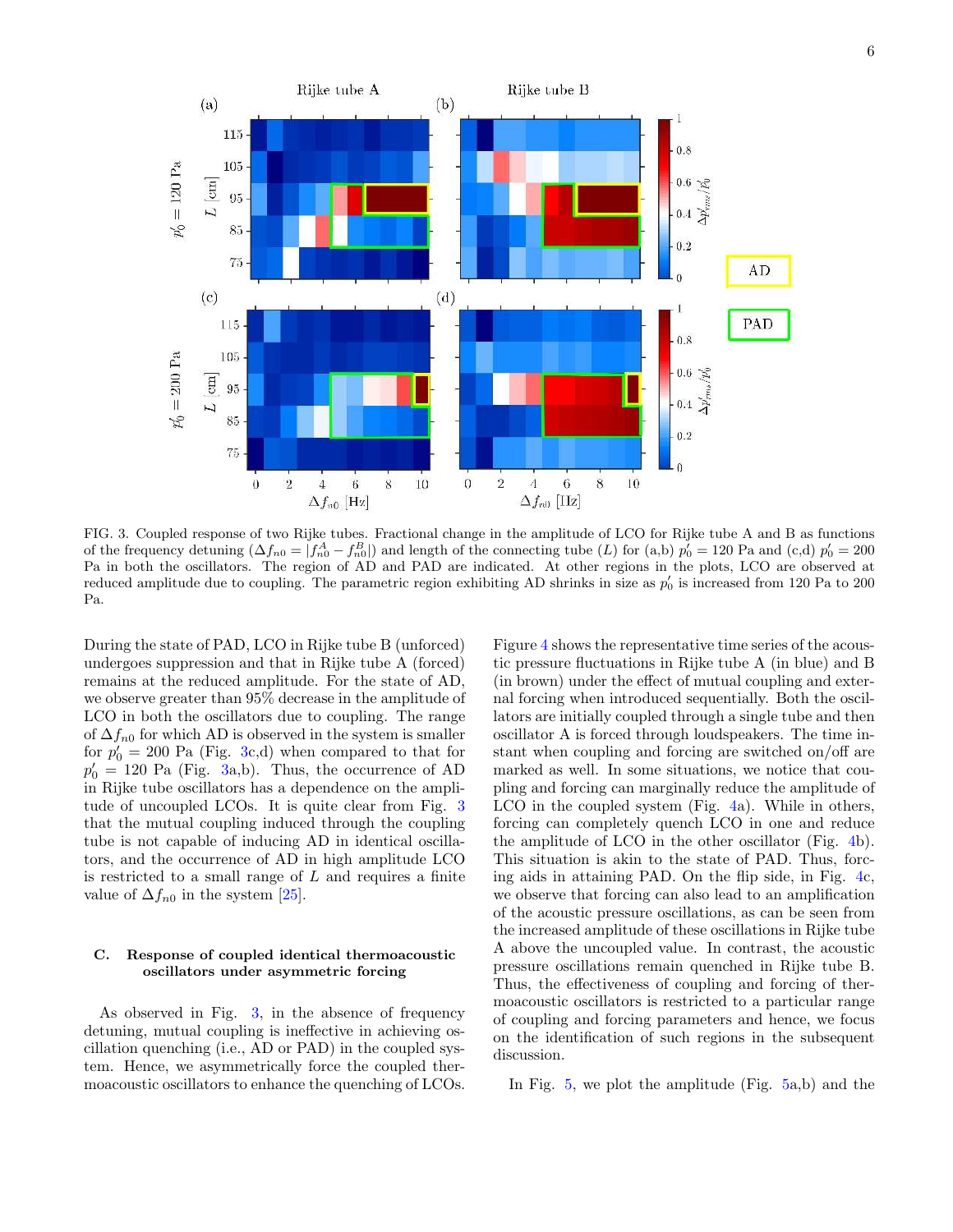

FIG. 4. (a)-(c) Time series of  $p'$  in Rijke tubes A (blue) and B (brown) sequentially illustrating the effect of coupling and forcing on the amplitude of LCO in both the Rijke tubes for different coupling and forcing parameters. In (a,c), the Rijke tubes are non-identical and have a frequency difference of 10 Hz. (i,ii) The enlarged portions of the desynchronized LCO and the state of PAD in (c), respectively. The coupling of oscillators always leads reduction in the amplitude of LCO, while forcing of oscillators can have both reduction or amplification effects, depending on the values of coupling and forcing parameters. The common parameters in all plots are:  $d = 10$  mm,  $f_f = 140$  Hz, and  $A_f = 30$  mV.

phase (Fig. 5c,d) response of identical Rijke tubes as a function of the forcing amplitude  $(A_f)$  and the length of coupling tube  $(L)$ . The phase response is determined from the  $PLV$  calculated between the external forcing signal and  $p'$  for either of the Rijke tubes. Only Rijke tube A is subjected to external forcing. The forcing frequency is chosen as  $f_f = 100$  Hz  $(f_f/f_{n0} \approx 0.6)$  for which we observe asynchronous quenching in a single forced Rijke tube oscillator (Fig. 2d).

For  $A_f = 0$ , we observe that a change in L does not lead to any suppression of LCO in the oscillators (Fig. 5a,b). With an increase in  $A_f$ , we observe a gradual decrease in the amplitude of LCO in both the oscillators with the effect on Rijke tube B (unforced) being more pronounced than Rijke tube A (forced). Complete suppression of LCO  $(\Delta p'_{rms}/p'_0 \approx 1)$  is observed in a particular range of  $L$  in Rijke tube B (Fig. 5b), while a significant decrease in the amplitude of LCO (i.e.,  $\Delta p'_{rms}/p'_0 \approx 0.8$ ) is observed over a wider range of L in Rijke tube A (Fig. 5a). For the coupled systems without forcing in Fig. 3, we did not observe AD or PAD when identical Rijke tubes were coupled for any L. However, the same coupled identical oscillators when asymmetrically forced exhibit the state of PAD for a range of L (see point e in Fig. 5a). Thus, we notice that a larger region over which suppression of high amplitude LCO can be achieved in coupled identical thermoacoustic oscillators when the oscillators are coupled in a particular range of L and asymmetric forcing is applied at non-resonant fre-

quencies. We reiterate that we do not observe complete suppression of amplitude of LCO in Rijke tube A.

Further, we notice that the region of quenching of LCO in Rijke tube A (i.e.  $p'_{rms}/p'_0 > 0.8$  in Fig. 5a) nearly coincides with the region of forced synchronization (i.e.,  $PLV \approx 1$  in Fig. 5c) while the other regions remain desynchronized with the forcing signal. However, the LCO in Rijke tube B always remains desynchronized with the forcing signal, which is observed from the value of  $PLV \sim 0$  in Fig. 5d. For the regions where we do not observe suppression of LCO in Rijke tube B, difference between  $f_f$  and  $f_{n0}$  is too large such that there is no phase locking between oscillations in Rijke tube B and the forcing signal, resulting in low  $PLV$ . For the regions where we notice complete suppression in Rijke tube B (Fig. 5e), the oscillations are noisy with very low amplitude, leading to low  $PLV$ .

The blue and red time series shown in Fig. 5g depict the acoustic pressure fluctuations in Rijke tubes A and B, respectively and the acoustic pressure time series correspond to data point  $(g)$  in Figs. 5a,b. Although these signals appear mutual phase synchronized with each other in Fig. 5g, they are desynchronized with the forcing signal due to a difference in the frequencies of their oscillations (i.e.,  $f_{n0} = 160$  Hz and  $f_f = 100$  Hz). Therefore, the PLV distribution quantifying forced synchronization in Fig. 5c and Fig  $5d$  show zero values for data point  $(g)$ .

Next, we measure the effect of forcing on the Arnold tongue and the amplitude quenching characteristics of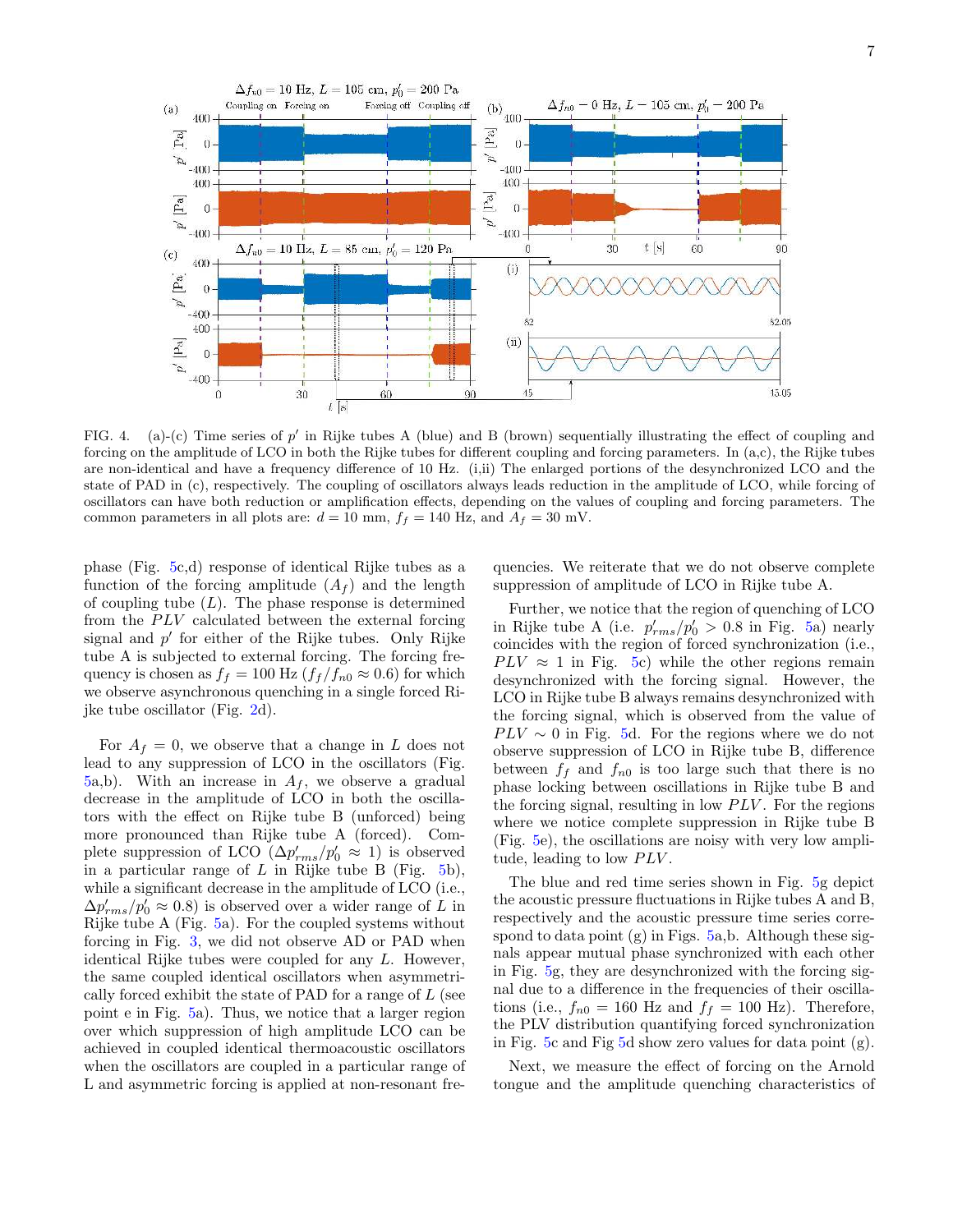

FIG. 5. Response of coupled, identical oscillators to asymmetric forcing. (a,b) Amplitude and (c,d) phase response as functions of the forcing amplitude  $(A_f)$  and length of the coupling tube (L). (e-g) Representative time series of p' for the points indicated in (a) depicting difference in the response of Rijke tube A and B. Complementary forcing and coupling enhances the region of L over which the suppression of LCO is observed in both the oscillators. Forcing is ineffective in synchronization of LCO in Rijke tube B (the black region in (d) denotes the complete desynchrony of LCO in Rijke tube B with the forcing signal), while the region of quenching of LCO in Rijke tube A nearly coincides with the region of forced synchronization ( $PLV \approx 1$ ). The common parameters in all the plots are:  $p'_0 = 200$  Pa,  $f_f = 100$  Hz  $(f_f/f_{n0} \approx 0.6)$ ,  $\Delta f_n = 0$  Hz, and  $d = 1$  cm.

the coupled identical Rijke tubes. The length and internal diameter of the coupling tube are fixed at  $L = 105$  cm and  $d = 1$  cm, respectively. Only Rijke tube A is forced externally. The natural frequency of both the oscillators is maintained at  $f_{n0}^A = f_{n0}^B \approx 160$  Hz. In Fig. 6, we depict the fractional change in the amplitude of LCO for each oscillator overlapped with the Arnold tongue on the  $\overline{A}_f - f_f$  plane for  $p'_0 = 120$  Pa (Figs. 6a,b) and  $p'_0 = 200$ Pa (Figs.  $6c,d$ ).

When the coupled Rijke tubes are asymmetrically forced, we notice forced synchronization at a lower value of  $\overline{A}_f$  for Rijke tube A than for Rijke tube B at any value of  $f_f$ . Therefore, the boundaries of the Arnold tongue are observed to be longer and the forced synchronization region is wider for Rijke tube A (Figs. 6a,c) than that for Rijke tube B (Figs. 6b,d). Furthermore, we notice that the boundaries of the Arnold tongue for  $p'_0 = 120$  Pa are less steeper than that for  $p'_0 = 200$  Pa. This means that a significantly larger value of forcing amplitude is required to synchronize and quench the large amplitude LCO in the coupled Rijke tube oscillators. As the external forcing is applied to Rijke tube A, the region of resonant amplification is larger than that for Rijke tube B. Moreover, as the forcing amplitude is increased, the oscillator which is subjected to external forcing (i.e., Rijke tube A) synchronizes with the forcing signal first, followed by the forced synchronization of the entire system, i.e., the coupled system of Rijke tubes A & B. Further, the transition from desynchronized to forced synchronization for Rijke tubes A & B takes place through a sequence of bifurcations: (i) from desynchronized limit cycle at  $f_{n0}^{A,B}$  to

two-frequency quasiperiodicity through torus-birth bifurcation  $(f_{n0}^{A,B}, f_f)$ ; and (ii) from two-frequency quasiperiodicity to synchronized limit cycle  $(f_f)$  either through saddle-node bifurcation if  $f_{n0}^{A,B}$  is close to  $f_f$  or through torus-death bifurcation if  $f_{n0}^{A,B}$  is far from  $f_f$ . These two routes are quite well-known [14] and is observed for the identically coupled Rijke tubes under forcing.  $f_{n0}$ denotes the natural frequency of the Rijke tubes, and  $f_n$ denotes the frequency of the acoustic pressure oscillations exhibited by the Rijke tubes after the ducts are coupled and asymmetrically forced.

Rijke tube A (Figs. 6a,c) shows a similar trend of quenching of different amplitude LCO as observed for the single oscillator (Figs. 2b,d). The similarities include an approximate coincidence of maximum amplitude suppression with the synchronization boundary, significant amplitude suppression only for forcing frequencies of  $f_f < f_{n0}$ , and the presence of resonant amplification region around  $f_f/f_{n0} \sim 1$  (shown in green). However, the  $\overline{A}_f$  required for forced synchronization at any  $f_f$  for the coupled identical oscillators (Figs. 6a,c) is higher than that for a single oscillator (Figs. 2b,d).

In contrast to the response of Rijke tube A, simultaneous effect of coupling and external forcing lead to a much greater suppression of LCO along the boundaries of forced synchronization in Rijke tube B (Figs. 6b,d). Suppression of LCO in Rijke tube B is observed for both  $f_f < f_{n0}$  and  $f_f > f_{n0}$ , unlike Rijke tube A where we notice a reduction only for  $f_f < f_{n0}$ . Further, the range of  $f_f$  and  $\overline{A}_f$  over which the suppression of LCO occurs in Rijke tube B is larger than that observed for Rijke tube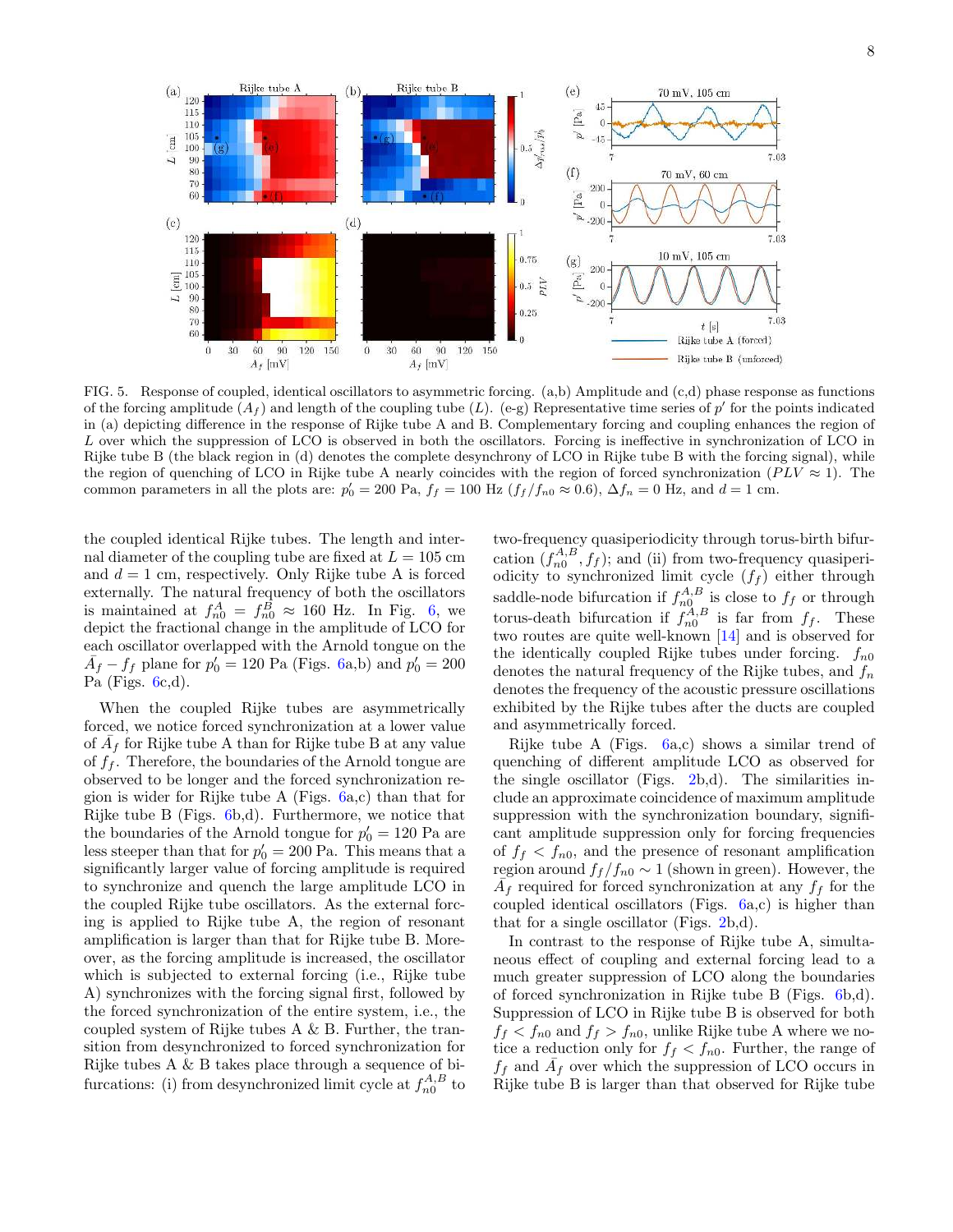

FIG. 6. Amplitude and phase response (black lines) of Rijke tubes A and B when coupled identical oscillators are subjected to asymmetric forcing for (a,b)  $p'_0 = 120$  Pa and (c,d)  $p'_0 = 200$  Pa. The LCO in Rijke tube A is externally forced through the acoustic drivers. The forced synchronization region is wider for Rijke tube A than that observed for Rijke tube B, whereas a much larger magnitude of suppression of LCO is observed in Rijke tube B as compared to that in Rijke tube A. Inside the green region, the oscillations are amplified to values above twice the value of LCO amplitude in the uncoupled-unforced Rijke tubes, such that  $\Delta p'_{rms}/p'_0$  is observed in the range (-6.47, -1) in (a), (-3.54, -1) in (b), (-6.67, -1) in (c), and (-2.66, -1) in (d). Experimental conditions:  $f_{n0}^A = f_{n0}^B \approx 160$  Hz,  $L = 105$  cm,  $d = 1$  cm.

A. Thus, we reassert that asymmetrically forced coupled system exhibits suppression of higher amplitude LCO for a larger range of forcing parameters than that observed when the oscillators are forced or coupled individually.

### D. Forced response of coupled non-identical limit cycle oscillators

Now, we study the response of coupled non-identical Rijke tubes under asymmetric forcing. Only Rijke tube A is externally forced. In Fig. 7, we depict the Arnold tongue and the fractional change in the amplitude of LCO for  $p'_0 = 120$  Pa (Figs. 7a,b) and  $p'_0 = 200$  Pa (Figs. 7c,d). The oscillators are coupled through a tube of  $L = 105$  cm and  $d = 1$  cm. A frequency detuning between the uncoupled oscillators is fixed at 10 Hz (i.e.,  $\Delta f_{n0} = f_{n0}^B - f_{n0}^A = 10$  Hz). We notice that the effect of forcing is quite insignificant for synchronization of LCO in Rijke tube B. We observe a small range of  $f_f$  (i.e.,  $f_f < f_{n0}^B$  over which Rijke tube B is synchronized to

forcing for  $p'_0 = 120$  Pa (Fig. 7b). The region of forced synchronization is completely absent when  $p'_0$  is increased to 200 Pa (Fig. 7d). In contrast, as the external forcing is applied directly to Rijke tube A, it is easily synchronized with the forcing, as seen from the longer boundaries of the Arnold tongue for both  $p'_0 = 120$  and 200 Pa in Figs. 7a,c, respectively.

Finally, the mechanism through which forced sychronization is attained for  $p'_0 = 120$  Pa in the non-identical system is quite different from that of the coupled system. As the forcing amplitude is increased, the oscillator which is subjected to external forcing (i.e., Rijke tube A) synchronizes with the forcing signal first, followed by the forced synchronization of the entire system, i.e., the coupled system of Rijke tubes A & B. The entire system undergoes forced synchronization only in  $f_f / f_{n0}^{A,B} < 1$  range. The transition from desynchronized to forced synchronization for Rijke tube A takes place through the following sequence of bifurcations: (i) from desynchronized two-frequency quasiperiodicity  $(f_{n0}^A, f_{n0}^B)$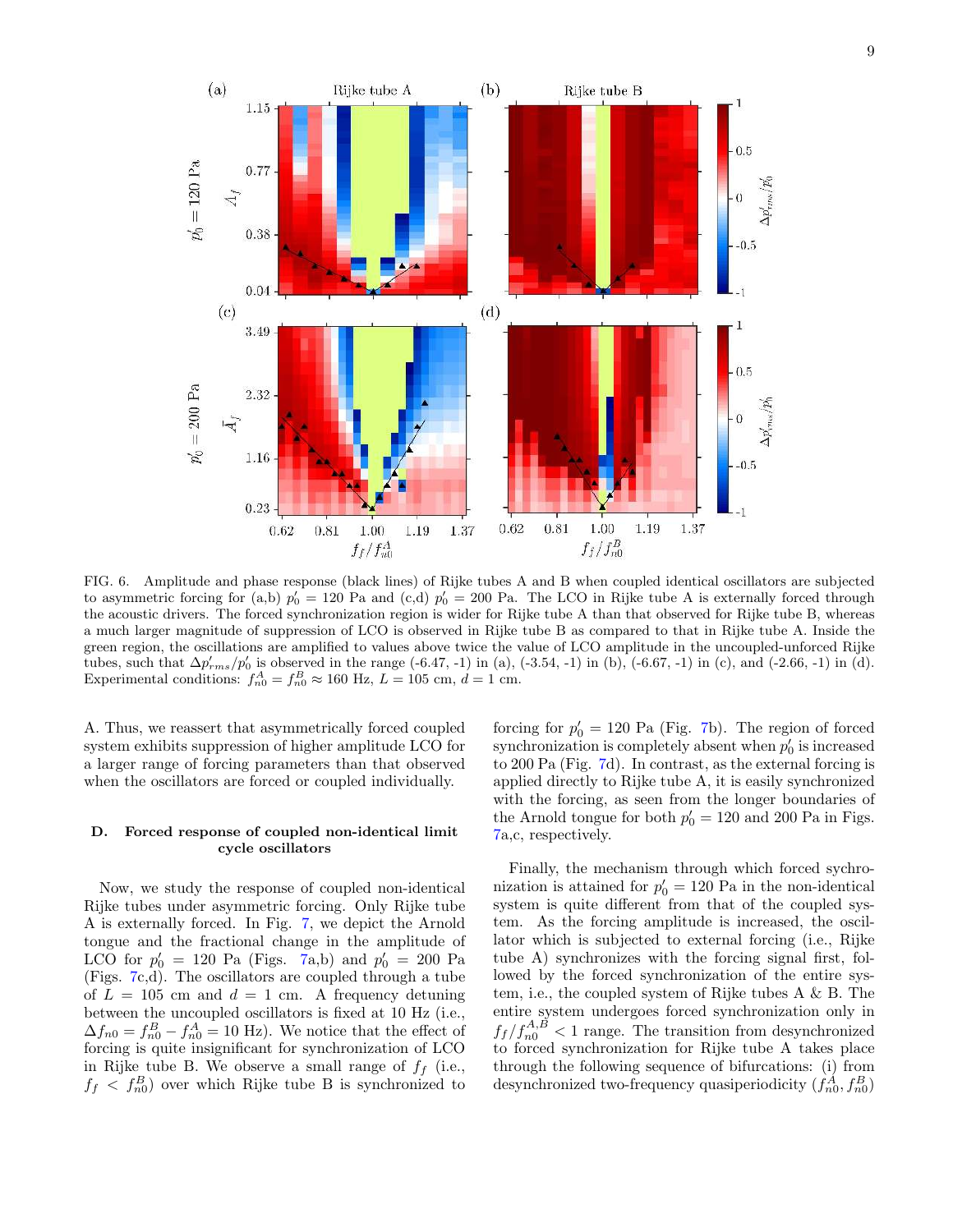

FIG. 7. The amplitude and phase response (black lines) of Rijke tubes A and B when coupled non-identical oscillators are subjected to asymmetric forcing for (a,b)  $p'_0 = 120$  Pa and (c,d)  $p'_0 = 200$  Pa. The effect of forcing is less effective in synchronizing and quenching of LCO in Rijke tube B, while it shows regions of forced synchronization and quenching of LCO in Rijke tube A. Inside the region marked in green colour,  $\Delta p'_{rms}/p'_0$  varies in the range (-6.03, -1) in (a), (-1.47, -1) in (b), and (-3.04, -1) in (c). The common parameters in all the plots are:  $\Delta f_{n0} = 10$  Hz,  $L = 105$  cm,  $d = 1$  cm.

to three-frequency quasiperiodicity  $(f_{n0}^A, f_{n0}^B, f_f)$  as  $A_f$ is increased; and (ii) from three-frequency quasiperiodicity to synchronized limit cycle  $(f_f)$ . This route was reported for coupled Van der Pol oscillators under asymmetric forcing [19, 20]. However, Rijke tube B goes from two-frequency quasiperiodicity  $(f_{n0}^A, f_{n0}^B)$  to synchronized limit cycle  $(f_f)$  when  $f_f/f_{n0} < 1$ . For  $p'_0 = 200$  Pa, the acoustic pressure fluctuations in Rijke tube B remain desynchronized with the forcing signal throughout the  $\overline{A}_f - f_f$  parameter plane.

The amplitude response of Rijke tube A and B shows that the significant suppression of LCO can still be achieved at non-resonant conditions of forcing. The region of resonant amplification observed around  $f_f/f_{n0} \sim$ 1 is very small for Rijke tube B as compared to Rijke tube A. Furthermore, the comparison of the forced response of the coupled oscillators with  $p'_0 = 120$  Pa (Figs.  $(7a,b)$  and  $p'_0 = 200$  Pa (Figs. 7c,d) shows that for the higher amplitude LCO, we need significantly larger values of  $\overline{A}_f$  for synchronization and quenching of oscillations in both the Rijke tubes. This is similar to the observations made for identical oscillators in Fig. 6. Note that the ordinate in Figs. 7c,d is much larger than that in Figs.

7a,b. Thus, we re-emphasize that the effect of forcing is more significant in suppressing LCO in both coupled thermoacoustic oscillators if their natural frequencies are nearly the same as compared to that seen in the case of non-identical oscillators.

### IV. MATHEMATICAL MODEL

In this section, we will discuss a reduced-order model developed for the system of coupled horizontal Rijke tubes subjected to asymmetric forcing. The model of the uncoupled oscillator is based on Balasubramanian and Sujith [35]. We neglect the effects of mean flow and mean temperature gradient in the duct. The temporal evolution of a single Rijke tube is described by the following set of ODEs

$$
\frac{d\eta_j}{dt} = \dot{\eta}_j,\tag{2}
$$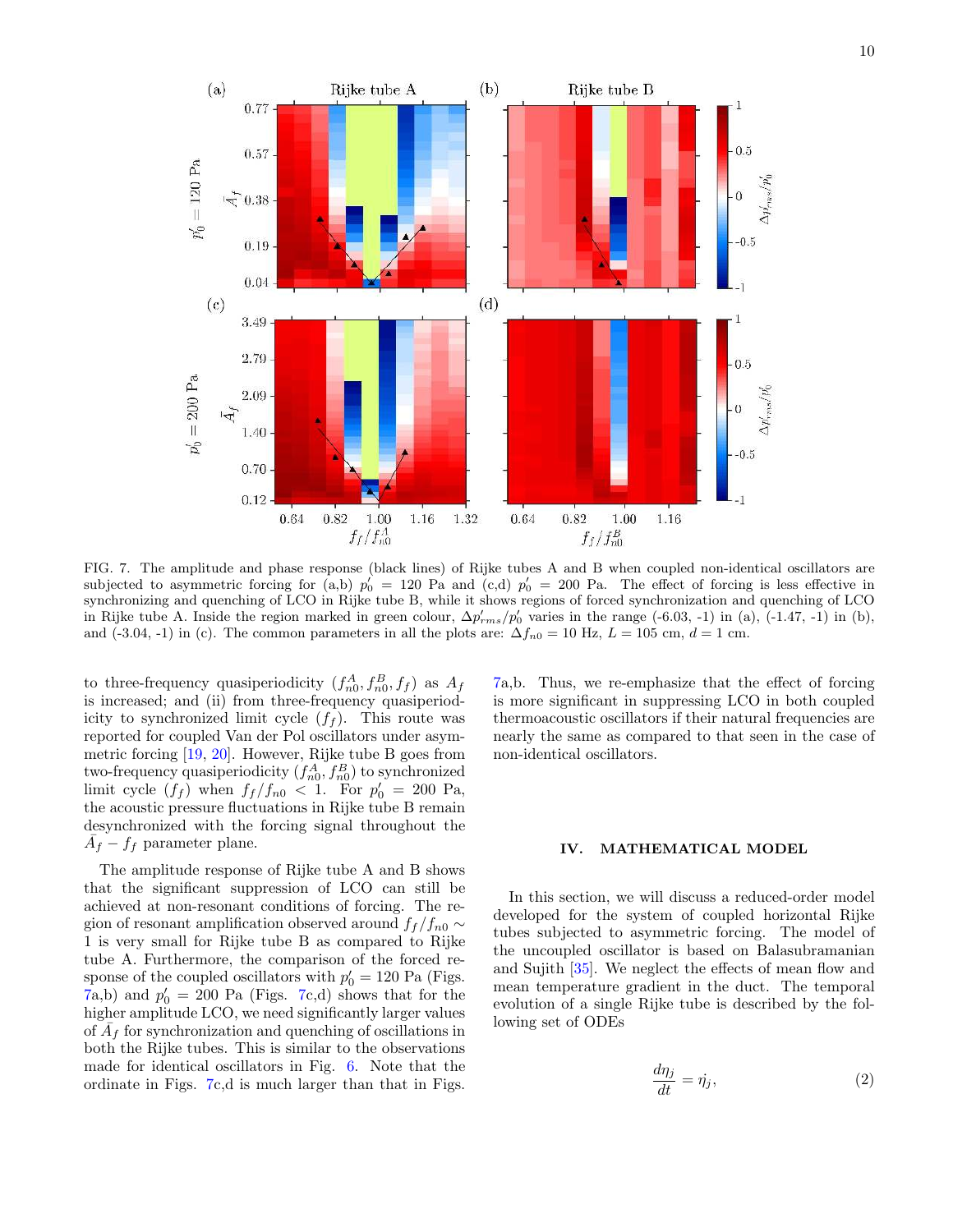$$
\frac{d\eta_j}{dt} + 2\xi_j \omega_j \eta_j + k_j^2 \eta_j
$$
\n
$$
= -j\pi K \left[ \sqrt{\left| \frac{1}{3} + u'_f(t-\tau) \right|} - \sqrt{\frac{1}{3}} \right] \sin(j\pi x_f),
$$
\n(3)

where  $k_j = j\pi$  refers to the non-dimensional wave number and  $\omega_j = j\pi$  refers to the non-dimensional angular frequency of the  $j<sup>th</sup>$  mode. Other parameters are the non-dimensional heater power  $K$ , and non-dimensional velocity,  $u'_f$  at the non-dimensional heater location, xf. The thermal inertia of the heat transfer in the medium is captured by a parameter time lag  $\tau$ . The coefficient  $\xi_i$ appearing in the second term of Eq. (3) represents the frequency-dependent damping [36], and is given by the following ansatz [37]:

$$
\xi_j = \frac{c_1 \frac{\omega_j}{\omega_1} + c_2 \sqrt{\frac{\omega_1}{\omega_j}}}{2\pi} \tag{4}
$$

Here,  $c_1$  and  $c_2$  are the damping coefficients which determine the amount of damping. We choose the values  $c_1 = 0.1$  and  $c_2 = 0.06$  based on [37] for all simulations. We also set  $x_f = 0.25 (= L/4)$ , as it is the most favorable location for the onset of thermoacoustic instability  $[36]$ . The non-dimensional velocity  $u'$  and non-dimensional pressure  $p'$  fluctuations in the model are written in terms of the Galerkin modes:

$$
p'(x,t) = \sum_{j=1}^{N} -\frac{\gamma M}{j\pi} \dot{\eta}_j(t) \sin(j\pi x), \tag{5}
$$

$$
u'(x,t) = \sum_{j=1}^{N} \eta_j(t) \cos(j\pi x).
$$
 (6)

For Rijke tubes, Matveev [36] and Sayadi et al. [38] have shown that the first mode is the most unstable of all the other modes. Consequently, we consider only the first mode  $(N = 1)$  in our numerical analysis, to keep the model simple.

Let superscripts "a" and "b" denote Rijke tube A and B, respectively. We assume that the two Rijke tubes are coupled through time-delay and dissipative couplings. The governing equations for coupled non-identical Rijke tubes with asymmetric sinusoidal forcing can then be written as:

$$
\frac{d\eta_j^{a,b}}{dt} = \dot{\eta_j}^{a,b},\tag{7}
$$

TABLE I. Model parameters kept constant throughout the numerical analysis of the reduced-order model.

$$
\frac{d\dot{\eta}_j^{a,b}}{dt} + 2\xi_j \left(\frac{\omega_j}{r^{a,b}}\right) \dot{\eta}_j^{a,b} + \left(\frac{k_j}{r^{a,b}}\right)^2 \eta_j^{a,b}
$$
\n
$$
= -\frac{j\pi}{r^{a,b^2}} K \left[ \sqrt{\left|\frac{1}{3} + u_f^{'a,b}(t-\tau)\right|} - \sqrt{\frac{1}{3}} \right] \sin\left(\frac{j\pi x_f}{r^{a,b}}\right)
$$
\n
$$
+ \underbrace{K_d(\dot{\eta}_j^b - \dot{\eta}_j^a)}_{\text{Dissipative coupling}} + \underbrace{K_\tau(\dot{\eta}_j^b(t-\tau_{tube}) - \dot{\eta}_j^a(t))}_{\text{Time-delay coupling}} + \underbrace{[A_f \sin(2\pi f_f t)]^a}_{\text{Forcing term}}, \quad (8)
$$

where,  $r^{a,b}$  is defined as the ratio of the length of the duct to a reference length,  $L_{a,b}/L_{ref}$ . We consider  $L_a$ to be the reference length. For identical oscillators,  $r^a$  =  $r^b = 1$ . For non-identical oscillators,  $r_a = 1$  and  $r_b =$  $L_b/L_a = \omega_a/\omega_b$ . The detailed derivation of Eq. (8) is provided in Section IV of the Supplemental Material.

The second and third terms on the right-hand side of Eq. (8) are the dissipative and time-delay coupling terms, respectively. Dissipative coupling encapsulates the interaction that arises from the mass transfer between the two ducts [34]. Time-delay coupling quantifies the time taken by acoustic waves to propagate through the coupling tube connecting the two Rijke tubes [4, 23]. Thus,  $\tau_{tube}$  denotes the time-delay in the response induced by one Rijke tube on the other, and is proportional to the length of the coupling tube, i.e.,  $\tau_{tube} \propto L/c$ , where c is the speed of sound inside the coupling tube. The fourth term is the sinusoidal forcing term with amplitude  $A_f$ and frequency  $f_f$ . The external forcing is applied only to Rijke tube A.

The effect of the source term is characterized by the time-delay  $\tau$ , which captures the thermal inertia of the heat transfer in the medium. The ODEs given in Eqs. (7) and (8) are solved numerically using dde23, an inbuilt function for solving delay differential equations in MAT-LAB [39], and  $p'$  is calculated using Eq.  $(5)$ . The parameters which are kept constant during the simulations are indicated in Table I. These parameters have been chosen such that the both the oscillators exhibit limit cycle oscillations at a parametric location away from the bistable regime and also to quantitatively match the experimental results.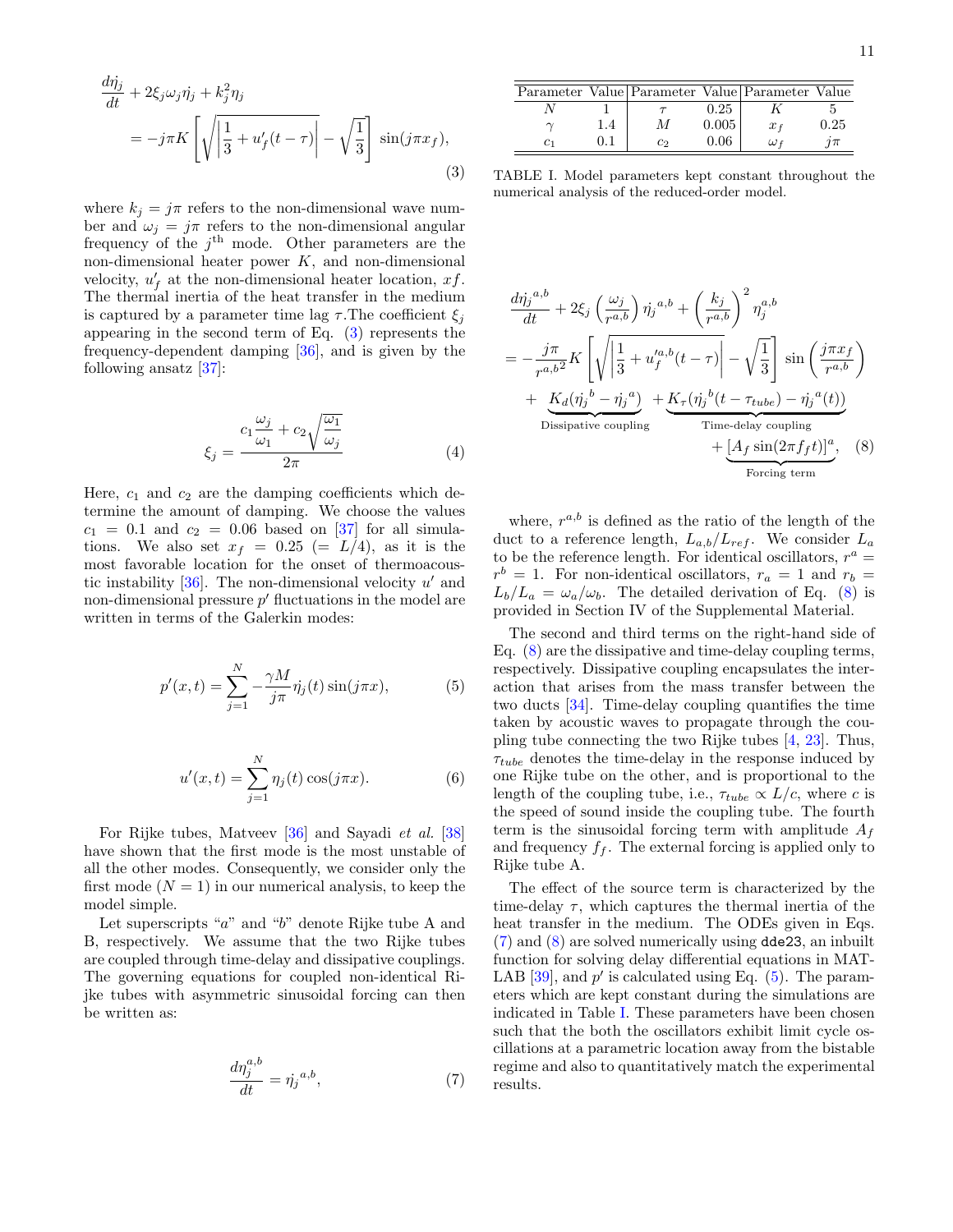

FIG. 8. (a) The phase response and (b) the amplitude response obtained from the model of a single Rijke tube under external forcing. The synchronization boundaries are obtained through a least-square-fit of points where  $PLV = 0.98$ . The Arnold tongue and extent of asynchronous quenching from the model show a qualitative match with the experimental results in Fig. 2. In (b), the green region around  $f_f/f_{n0} = 1$  indicates doubling of LCO amplitude from its unforced value, where  $\Delta p'_{rms}/p'_0$ varies in the range  $(-6.35, -1)$  in  $(b)$ .

### A. Model results for a single oscillator and mutually coupled oscillators

We begin by analyzing the forced response of a single Rijke tube by adding the forcing term  $A_f \sin(2\pi f_f t)$  to the right hand side Eq. (3). Considering only the first mode, we get the following set of ODEs is:

$$
\frac{d\eta_1}{dt} = \dot{\eta}_1,\tag{9}
$$

$$
\frac{d\dot{\eta}_1}{dt} + 2\xi_1\omega_1\dot{\eta}_1 + k_1^2\eta_1 = -\pi K \left[ \sqrt{\left| \frac{1}{3} + u_f'(t-\tau) \right|} - \sqrt{\frac{1}{3}} \right] \times \sin(\pi x_f) + \underbrace{A_f \sin(2\pi f_f t)}_{\text{Forcing term}}.
$$
\n(10)

Figure 8 shows the two-parameter bifurcation plot on the  $A_f - f_f$  plane illustrating the phase and amplitude dynamics of the limit cycle oscillations in a single Rijke tube, obtained from the mathematical model. We observe the existence of Arnold tongue in Fig. 8a along with the region of asynchronous quenching  $(\Delta p'_{rms}/p'_0 > 0.5)$ in Fig. 8b. We observe the qualitative match between experimental results shown in Fig. 2 and those obtained from the model in Fig. 8. However, there are a number of differences. First, the region of asynchronous quenching observed in the model is smaller than that observed in the experiments. Second, the resonant amplification region is spread over a larger extent of parameter values in the model. Finally, the Arnold tongue obtained from the model is symmetrical as opposed to left-skewed in the experiments. The skewness of the Arnold tongue increases as the model heater power  $K$  is increased to higher-values, indicating the nonlinear behavior of the

overall systems. Figure 8 has been shown for a model heater power  $K$  for which we get the best match with the experimental results in Fig. 2.

In Fig. 3, we showed that the state of AD was attained in coupled Rijke tubes only when there was a frequency detuning present in the two oscillators, in addition to the dissipative and time-delay coupling due to the connecting tube. In Fig. 9, we show the effect of coupling and frequency detuning on the occurrence of the state of AD in the model. We fixed the value of  $K_d = 1.0$  and  $K_\tau =$ 0.2, and varied  $\tau_{tube}$  and frequency detuning  $\Delta f_{n0}$ . For identical oscillators ( $\Delta f_{n0} = 0$ ), we did not observe any appreciable reduction in the amplitude of LCO. However, for finite value of detuning, we observe the state of AD in the model, consistent with our experimental observations in Fig. 3. Thus, the effect of change of the length of coupling tube is captured quite well by the time-delay  $\tau_{tube}.$ 

The results summarized in Figs. 8 and 9 validate our model against experimental observations for a single and coupled Rijke tubes reported in the present study (Figs. 2 and 3), as well as those made in past studies [23, 25, 40]. We now turn our attention towards modeling the effect of asymmetric forcing on the coupled Rijke tubes.

### B. Model results for coupled behavior of thermoacoustic oscillators under asymmetric forcing

In Fig. 10, we plot the amplitude and the phase response of the coupled identical Rijke tubes under asymmetric forcing, i.e., only Rijke tube A is subjected to external forcing according to Eq. (8). The effect of coupling is parameterized by  $\tau_{tube}$ , while that of external forcing by  $A_f$ . The forcing frequency is fixed at  $f_f/f_{n0} = 0.6$ .  $K_d$ ,  $K_\tau$  & K values are fixed at 1.0, 0.2 and 5.0, respec-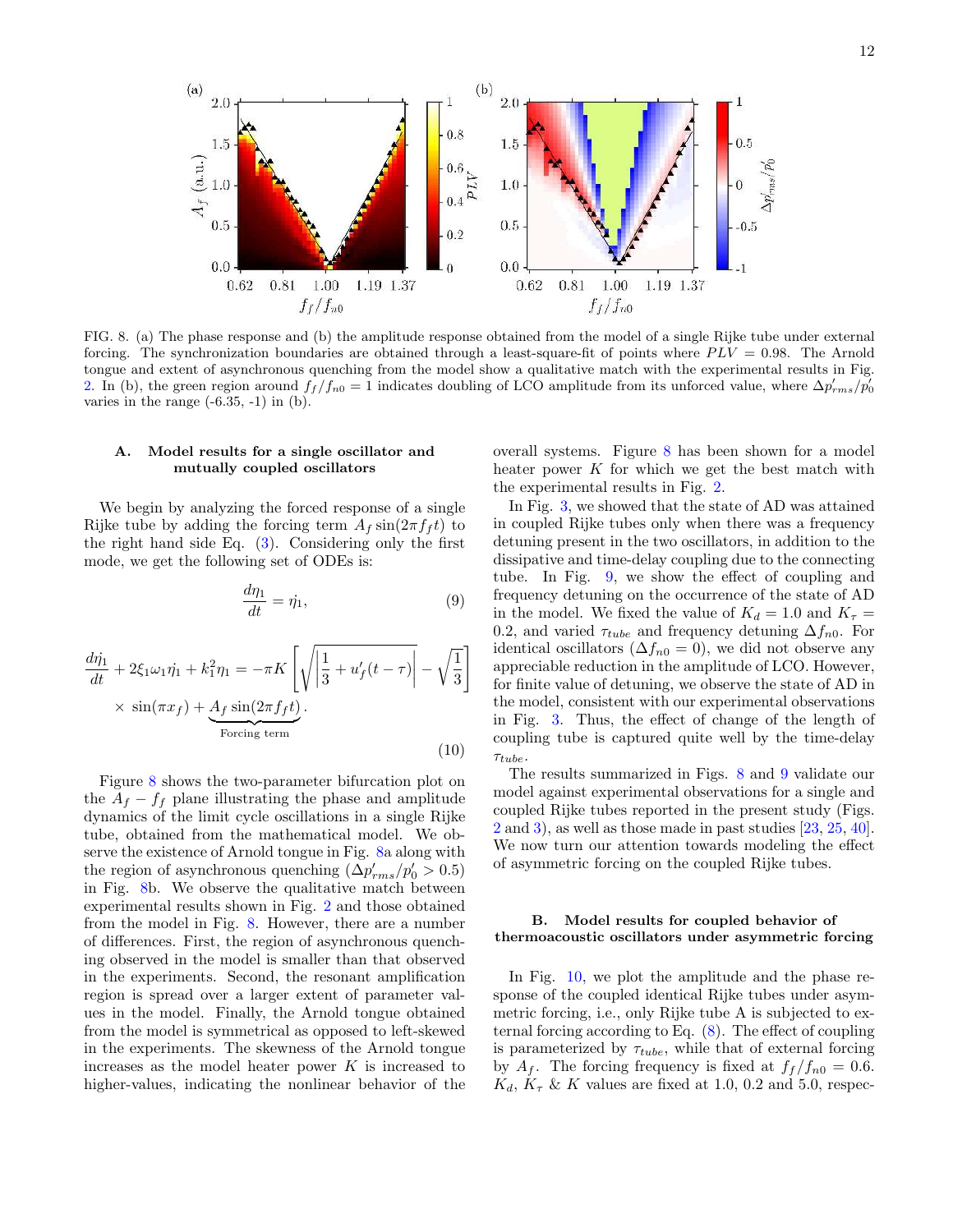

FIG. 9. Two-parameter bifurcation plots between frequency detuning between the two Rijke tube model oscillators and  $\tau_{tube}$ .  $K_d$  and  $K_{\tau}$  are kept constant at 1.0 and 0.2, respectively. The dark red region in both the plots represent regions of AD observed in the model oscillators. At other places, LCO are observed at reduced amplitude due to coupling.



FIG. 10. (a,b) Amplitude and (c,d) phase response of coupled, identical oscillators under asymmetric forcing for different values of  $\tau_{tube}$  and  $A_f$ . Amplitude response is indicated by the fractional change in the amplitude of LCO ( $\Delta p'_{rms}/p'_0$ ) while phase response is quantified by the PLV between p' and forcing signal. For  $\tau_{tube} > 0.4$  and  $A_f > 1.5$ , large suppression in the amplitude of LCO is observed in the two Rijke tubes.

tively. Note that the heater power  $K = 5.0$  leads to high amplitude LCO in the two Rijke tubes  $(p_0^{\prime A,B} = 648 \text{ Pa}).$ 

For  $A_f = 0$ , we notice that the change in  $\tau_{tube}$ leads to very low suppression in either of the oscillators  $(\Delta p'_{rms}/p'_0 < 0.5)$ . This is again a reflection of the fact that the region of AD is quite limited when identical oscillators are coupled. Our aim is to illustrate that external forcing can lead to significant quenching of LCO in the identical oscillators. When  $A_f$  is increased, we observe a decrease in the amplitude of LCO in both the oscillators after a critical value of  $A_f$ . The effect of forcing is more pronounced in Rijke tube B as compared to that in Rijke tube A, which is evident from the larger "red" region in Fig. 10b compared to that in Fig. 10a.

The results obtained from the model (Fig. 10) can be

compared with the experimental results shown in Fig. 5. The ratio of forcing frequency to natural frequency is kept same for ease of comparison. Although the magnitude of amplitude suppression is not captured quantitatively by the model, the qualitative trends such as the extent of amplitude suppression in the two model oscillators along with the forced synchronization characteristics are consistent between the experimental and numerical results. Compared to the pressure oscillations in Rijke tube B exhibiting complete suppression in the experimental study (for e.g., point (e) in Fig. 5a), we observe around  $70\%$ suppression in the amplitude of LCO in Rijke tube B.

Similar to experimental results, we also observe that the LCO in Rijke tube B remains desynchronized with the forcing signal through a large extent of the parameter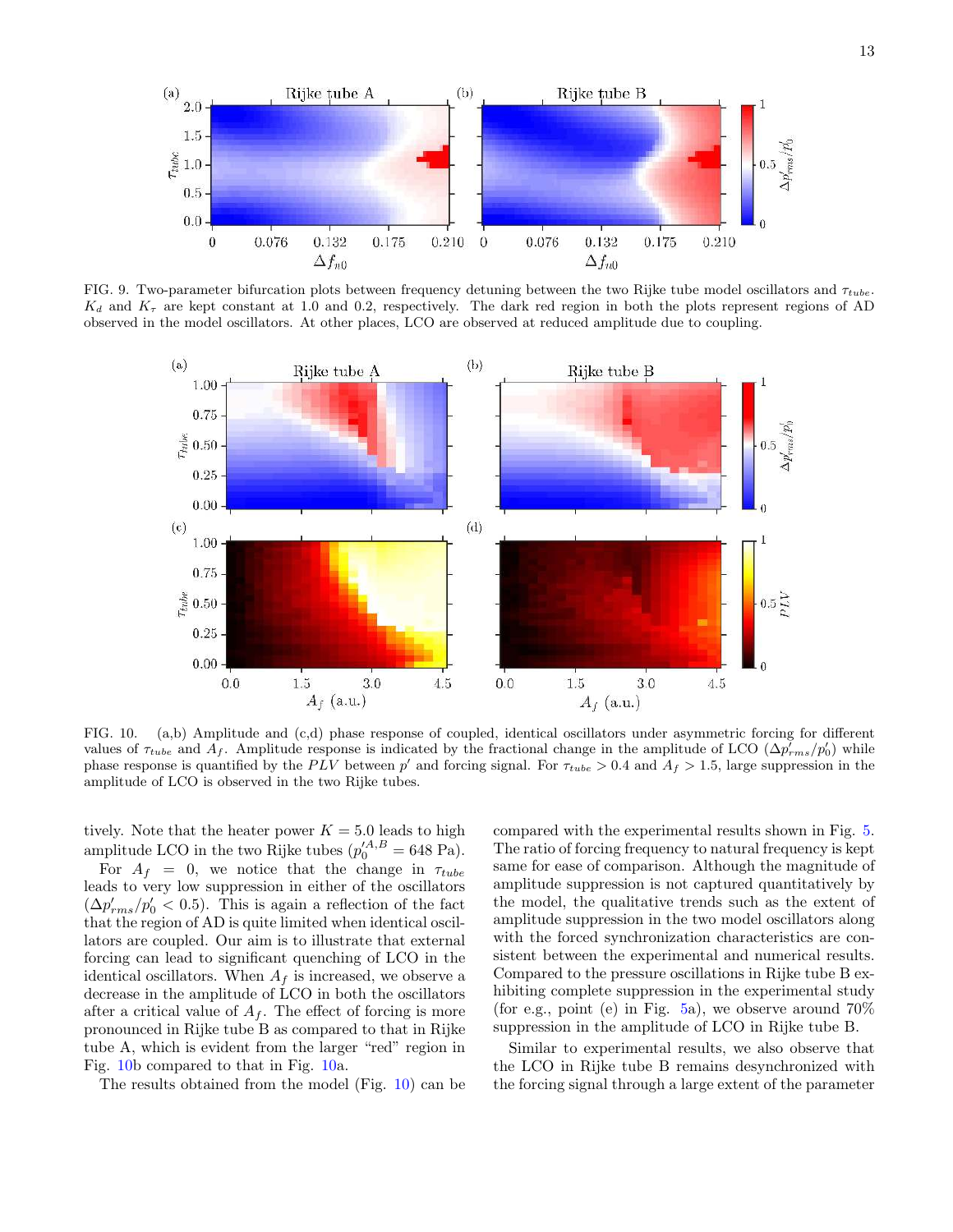

FIG. 11. The amplitude response and overlapped Arnold tongue for identical, coupled Rijke tubes from the numerical model. External forcing is applied to Rijke tube A. The synchronization boundaries are obtained through least-square-fit of points where  $PLV = 0.98$ . For the green region around  $f_f/f_{n0} = 1$ , values of  $\Delta p'_{rms}/p'_0$  vary in the range (-3.20, -1) in (a), and (-2.08, -1) in (b). The coupling parameters are:  $K_d = 1.0$ ,  $K_{\tau} = 0.2$  and  $\tau_{tube} = 0.4$ .

plane. The region of quenching of LCO in Rijke tube A  $(\Delta p'_{rms}/p'_0 \sim 1)$  nearly coincides with the onset of forced synchronization ( $PLV \sim 1$ ). The results shown in Fig. 10 are in qualitative agreement with the experimental results indicated in Figs. 5a-d.

In Fig. 11, we depict the fractional change in the amplitude of LCO for each oscillator overlapped with the Arnold tongue on the  $A_f - f_f$  plane, obtained from the numerical simulations for the case where identical oscillators are asymmetrically forced. The values of the coupling constants are fixed at  $K_d = 1.0, K_\tau = 0.20$  and  $\tau_{tube} = 0.4.$  The normalized natural frequency of both the oscillators is 0.5, and the normalized heater power are maintained at  $K = 5.0$ .

We see that the amplitude dynamics observed during the experiments, as depicted in Fig. 6, is well captured by the numerical model in Fig. 11. From the numerical results, we observe larger magnitude of suppression of LCO in Rijke tube B, as compared to that in Rijke tube A. Also, the high magnitude of suppression  $(\Delta p'_{rms}/p'_{0} > 0.5)$  in Rijke tube B nearly coincides with the boundary of Arnold tongue in Rijke tube A. The resonant synchronization region in Rijke tube B is smaller in size compared to that in Rijke tube A. The model does not adequately capture the phase dynamics as observed in the experiments. Although the Arnold tongue is similar for both the Rijke tubes, the  $PLV$  values observed prior to the onset of forced synchronization is lower in Rijke tube B than that in Rijke tube A. Also, the resonant amplification region (shown in green) is skewed towards the left side of  $f_f/f_{n0} = 1.00$  value. This is different from the experimental results (Fig. 6), where the resonant amplification region was almost symmetrically located around the  $f_f/f_{n0} = 1.00$  value.

Finally, we use our model to characterize the re-

sponse of asymmetric forcing on the Arnold tongue and amplitude characteristics of coupled non-identical Rijke tubes. The coupling constants and non-dimensional heater power values are kept same as those used to get the results shown in Fig. 11, i.e.,  $K_d = 1.0, K_\tau = 0.2$ ,  $\tau_{tube} = 0.4$ , and  $K = 5$ . This ensures the consistency of initial and boundary conditions, as was ensured in the experiments. In §III D, to study the forced response of coupled non-identical Rijke tube oscillators, the natural frequencies of the LCO in Rijke tubes A and B were maintained at 150 Hz and 160 Hz, respectively, which equals a frequency ratio of  $160/150 = 1.067$ . Consistent with the experiments, the value of  $r$  is kept as 1.066 to analyze the reduced-order model given in Eqs. (7) and (8).

We observe that the effect of forcing is quite insignificant for forced synchronization of LCO in Rijke tube B, consistent with the experimental results (Fig. 7). A significant suppression of the amplitude of LCO is observed at non-resonant conditions of forcing in Rijke tube A. The region of resonant amplification is absent for Rijke tube B, although we do observe amplification of the amplitude of LCO at higher values of  $A_f$  in Fig. 12b. Some differences are present between the experimental (Fig. 7) and numerical results (Fig. 12). First, the forced synchronization of Rijke tube B is observed for  $f_f/f_{n0}^B < 1$ values during experiments, whereas, the pressure oscillations in Rijke tube B model oscillator undergo forced synchronization for  $f_f / f_{n0}^B > 1$  values. Second, the Arnold tongue is spread over a larger extent of parameter values for a coupled non-identical oscillators system as opposed to that in a coupled identical oscillator system (Fig. 11). During experiments, an opposite behavior was observed in Fig. 7c, where the size of the Arnold tongue of Rijke tube A for a coupled non-identical system is less when compared to that in the coupled identical system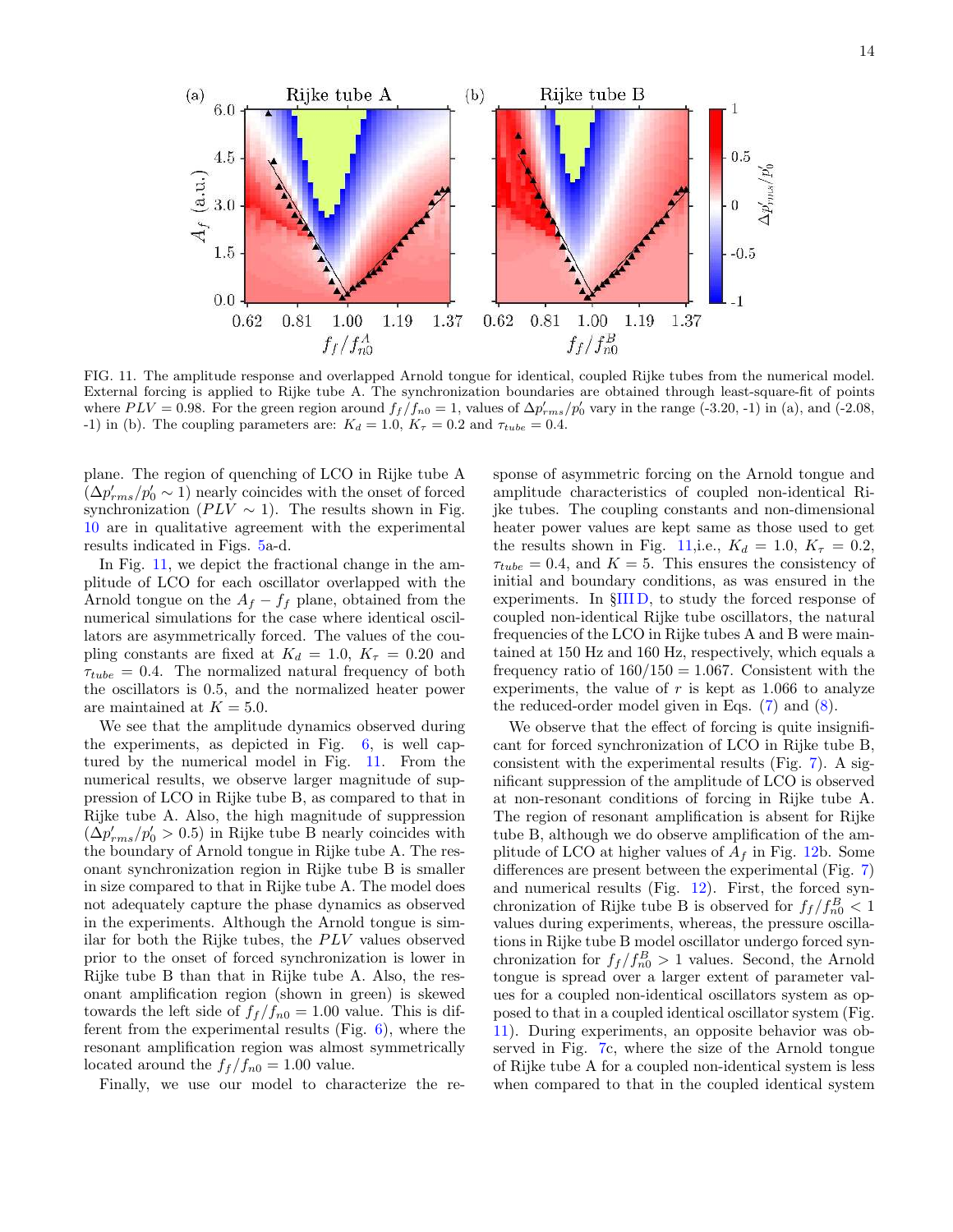

FIG. 12. The amplitude response and overlapped Arnold tongue for non-identical, coupled Rijke tubes from the numerical model. External forcing is applied to Rijke tube A. The synchronization boundaries in are obtained through least-square-fit of points where  $PLV = 0.98$ . Inside the green region in (a),  $\Delta p'_{rms}/p'_0$  varies in (-2.66, -1) range. The coupling parameters are:  $K_d = 1.0, K_\tau = 0.2$  and  $\tau_{tube} = 0.4$ .

(Fig. 6c). The qualitative differences between the results can be attributed to the various assumptions used while deriving the reduced-order model, such as absence of mean flow, zero temperature gradient, non-heat conducting gas, etc. A more detailed study is needed to examine the effects of such assumptions on the numerical results.

### V. CONCLUSIONS

In this proof-of-concept study, we investigated the phase and the amplitude dynamics of coupled thermoacoustic oscillators under asymmetric forcing, and presented a model which satisfactorily captured the experimental results qualitatively. In particular, we discuss the viability of simultaneous coupling and forcing as a method for controlling thermoacoustic instability in a system of multiple combustors.

The forced response of limit cycle oscillations (LCO) in a single oscillator (Rijke tube) shows the presence of Arnold tongue along with the region of asynchronous quenching for the parametric range of  $f_f < f_{n0}$ . The region of asynchronous quenching coincides with the boundary of forced synchronization of the acoustic pressure fluctuations in the system  $[16]$ . The presence of Arnold tongue and asynchronous quenching are consistent with the results observed in previous studies conducted on Rijke tubes [16] and laminar combustors [31– 33]. We notice that the characteristics of forced synchronization of LCO are dependent on the amplitude of LCO in the unforced state. In particular, the region of forced synchronization (or Arnold tongue) of the oscillator gets narrower as the amplitude of LCO is increased. In addition, the coupled response of two Rijke tube oscillators (A and B) show the occurrence of two different states

of oscillation quenching, i.e., amplitude death and partial amplitude death. These states occur only when a finite frequency detuning is present between the oscillators, and the length of the coupling tube lies within a specific range.

To expand the parametric range of oscillation quenching in two mutually coupled Rijke tube oscillators, we acoustically force Rijke tube A. We observe that the suppression of LCO in coupled identical Rijke tube oscillators is possible through the combined effect of mutual coupling and asynchronous quenching. A significantly larger value of forcing amplitude is required to synchronize and quench the large amplitude LCO in the coupled thermoacoustic oscillators. This behavior is depicted through the increase in the steepness of the boundaries of Arnold tongue as the amplitude of LCO is increased. Suppression of LCO is observed predominantly for  $f_f < f_{n0}$  in Rijke tube A, while it is observed on both sides of  $f_{n0}$  in Rijke tube B. We notice that external forcing widens the region of coupling and forcing parameters over which the oscillation quenching states are observed in both the oscillators than when only one of the two mechanisms of control are applied on its own. Most importantly, although Rijke tube A is forced, the suppression of LCO is more significant in Rijke tube B in comparison with that in Rijke tube A. We also studied the coupled behavior of two non-identical thermoacoustic oscillators under asymmetric forcing. We witness that because of direct influence of forcing, Rijke tube A exhibits the features of forced synchronization, while Rijke tube B (not directly forced) remains desynchronized with the forcing signal. As a result, we observe a significant suppression of LCO in Rijke tube A and not in Rijke tube B, which is opposite to the behavior of forced response of coupled identical thermoacoustic oscillators. Finally, we qualitatively capture the experimental results through a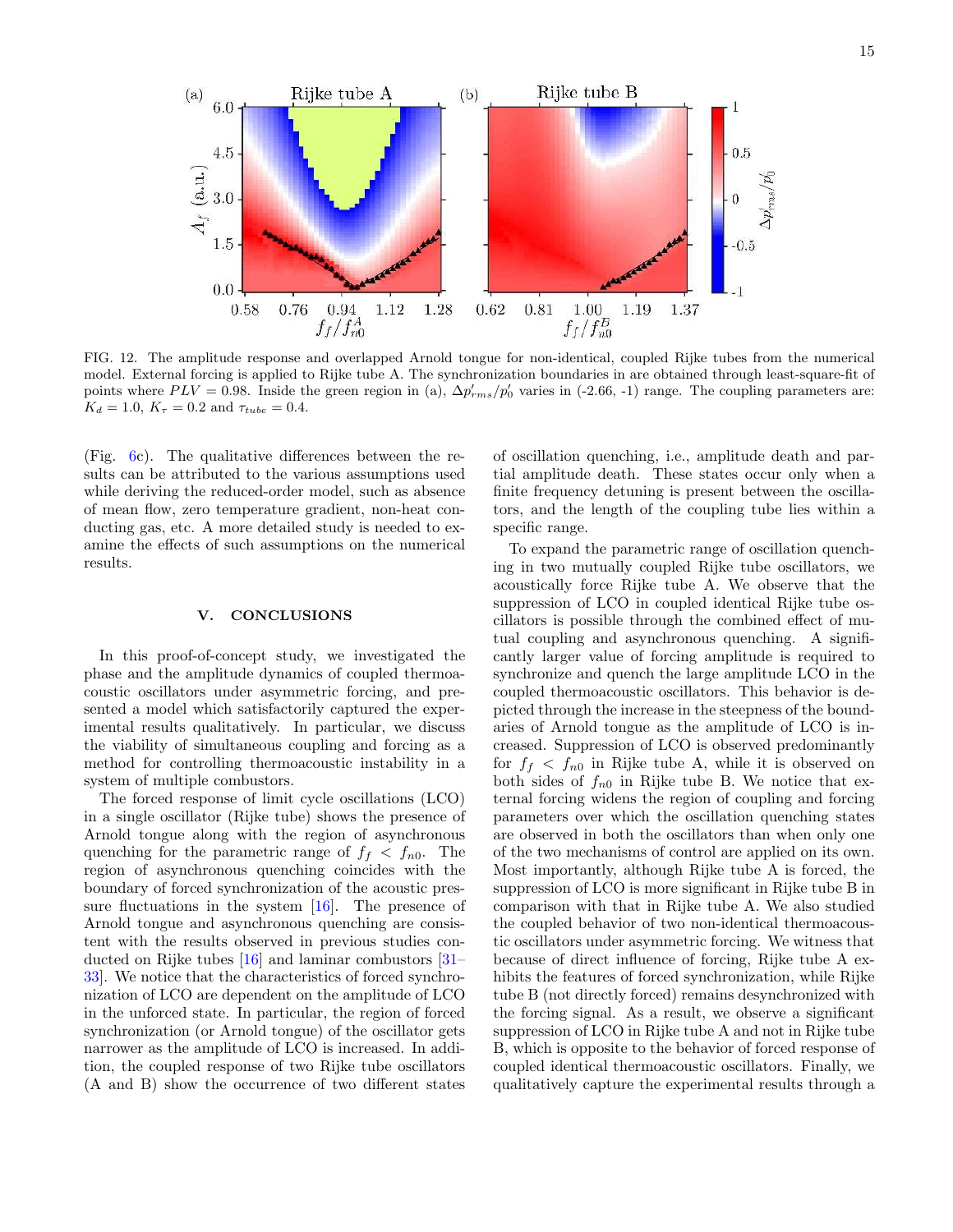reduced-order model of two coupled Rijke tubes. A good agreement is obtained between the experimental and numerical results.

Thus, periodic forcing aids the mitigation of thermoacoustic instability observed in coupled identical oscillators. We believe that the present investigation on the asymmetrically forced prototypical coupled thermoacoustic oscillators would prove to be a benchmark specifically for the control of thermoacoustic oscillations observed in can combustors with multiple cans, and for coupled nonlinear oscillators subjected to external forcing in

- [1] A. Jenkins, Physics Reports **525**, 167 (2013).
- [2] S. Strogatz, Sync: The emerging science of spontaneous order (Penguin UK, 2004).
- [3] S. H. Strogatz, D. M. Abrams, A. McRobie, B. Eckhardt, and E. Ott, Nature 438, 43 (2005).
- [4] T. Biwa, S. Tozuka, and T. Yazaki, Physical Review Applied 3, 034006 (2015).
- [5] T. C. Lieuwen and V. Yang, Combustion instabilities in gas turbine engines: operational experience, fundamental mechanisms, and modeling (American Institute of Aeronautics and Astronautics, 2005).
- [6] R. I. Sujith and V. R. Unni, Physics of Fluids 32, 061401 (2020).
- [7] A. Pikovsky, J. Kurths, M. Rosenblum, and J. Kurths, Synchronization: a universal concept in nonlinear sciences, Vol. 12 (Cambridge university press, 2003).
- [8] M. P. Juniper and R. I. Sujith, Annual Review of Fluid Mechanics 50, 661 (2018).
- [9] K. Pyragas, F. Lange, T. Letz, J. Parisi, and A. Kittel, Physical Review E 61, 3721 (2000).
- [10] A. Kumar, S. Cardanobile, S. Rotter, and A. Aertsen, Frontiers in Systems Neuroscience 5, 86 (2011).
- [11] S. R. Huddy and J. D. Skufca, IEEE Transactions on Power Electronics 28, 247 (2012).
- [12] R. E. Mirollo and S. H. Strogatz, Journal of Statistical Physics 60, 245 (1990).
- [13] F. M. Atay, Physica D: Nonlinear Phenomena 183, 1 (2003).
- [14] A. Balanov, N. Janson, D. Postnov, and O. Sosnovtseva. Synchronization: from simple to complex (Springer Science & Business Media, 2008).
- [15] B. Keen and W. Fletcher, Physical Review Letters 24, 130 (1970).
- [16] S. Mondal, S. A. Pawar, and R. I. Sujith, Journal of Fluid Mechanics 864, 73 (2019).
- [17] P. M. Battelino, Physical Review A 38, 1495 (1988).
- [18] V. S. Anishchenko, S. V. Astakhov, T. E. Vadivasova, and A. V. Feoktistov, Nelineinaya Dinamika [Russian Journal of Nonlinear Dynamics] 5, 237 (2009).
- [19] V. Anishchenko, S. Astakhov, and T. Vadivasova, EPL (Europhysics Letters) 86, 30003 (2009).
- [20] V. Anishchenko, S. Nikolaev, and J. Kurths, Chaos: An Interdisciplinary Journal of Nonlinear Science 18, 037123

general nonlinear dynamics literature.

### ACKNOWLEDGMENTS

A.S. and A.R. gratefully acknowledge the Ministry of Human Resource Development (MHRD) for funding PhD through Half-Time Research Assistantship (HTRA). The authors are grateful to Ms. Srikanth and Ms. Manoj for helping with the MATLAB implementation of the numerical model. This work was supported by the Office of Naval Research Global (Contract Monitor: Dr R. Kolar) Grant no. N62909-18-1-2061.

(2008).

- [21] X. Wei, M. Randrianandrasana, M. Ward, and D. Lowe, Mathematical Problems in Engineering 2011 (2011).
- [22] J. Honerkamp, Journal of Mathematical Biology 18, 69 (1983).
- [23] N. Thomas, S. Mondal, S. A. Pawar, and R. I. Sujith, Chaos: An Interdisciplinary Journal of Nonlinear Science 28, 033119 (2018).
- [24] N. Thomas, S. Mondal, S. A. Pawar, and R. I. Sujith, Chaos: An Interdisciplinary Journal of Nonlinear Science 28, 093116 (2018).
- [25] S. Dange, K. Manoj, S. Banerjee, S. A. Pawar, S. Mondal, and R. I. Sujith, Chaos: An Interdisciplinary Journal of Nonlinear Science 29, 093135 (2019).
- [26] H. Hyodo, M. Iwasaki, and T. Biwa, Journal of Applied Physics 128, 094902 (2020).
- [27] H. Jegal, K. Moon, J. Gu, L. K. Li, and K. T. Kim, Combustion and Flame 206, 424 (2019).
- [28] K. Moon, Y. Guan, L. K. Li, and K. T. Kim, Chaos: An Interdisciplinary Journal of Nonlinear Science 30, 023110 (2020).
- [29] S. Balusamy, L. K. Li, Z. Han, M. P. Juniper, and S. Hochgreb, Proceedings of the Combustion Institute 35, 3229 (2015).
- [30] K. Kashinath, L. K. Li, and M. P. Juniper, Journal of Fluid Mechanics 838, 690 (2018).
- [31] Y. Guan, V. Gupta, K. Kashinath, and L. K. Li, Proceedings of the Combustion Institute 37, 5315 (2019).
- [32] A. Roy, S. Mondal, S. A. Pawar, and R. I. Sujith, Journal of Fluid Mechanics 884 (2020).
- [33] Y. Guan, V. Gupta, M. Wan, and L. K. Li, Journal of Fluid Mechanics 879, 390 (2019).
- [34] K. Bar-Eli, Physica D: Nonlinear Phenomena 14, 242 (1985).
- [35] K. Balasubramanian and R. Sujith, Physics of Fluids 20, 044103 (2008).
- [36] K. I. Matveev, Thermoacoustic instabilities in the Rijke tube: experiments and modeling, Ph.D. thesis, California Institute of Technology (2003).
- [37] J. Sterling and E. Zukoski, Combustion Science and Technology 77, 225 (1991).
- [38] T. Sayadi, V. L. Chenadec, P. Schmid, F. Richecoeur, and M. Massot, arXiv preprint arXiv:1312.3101 (2013).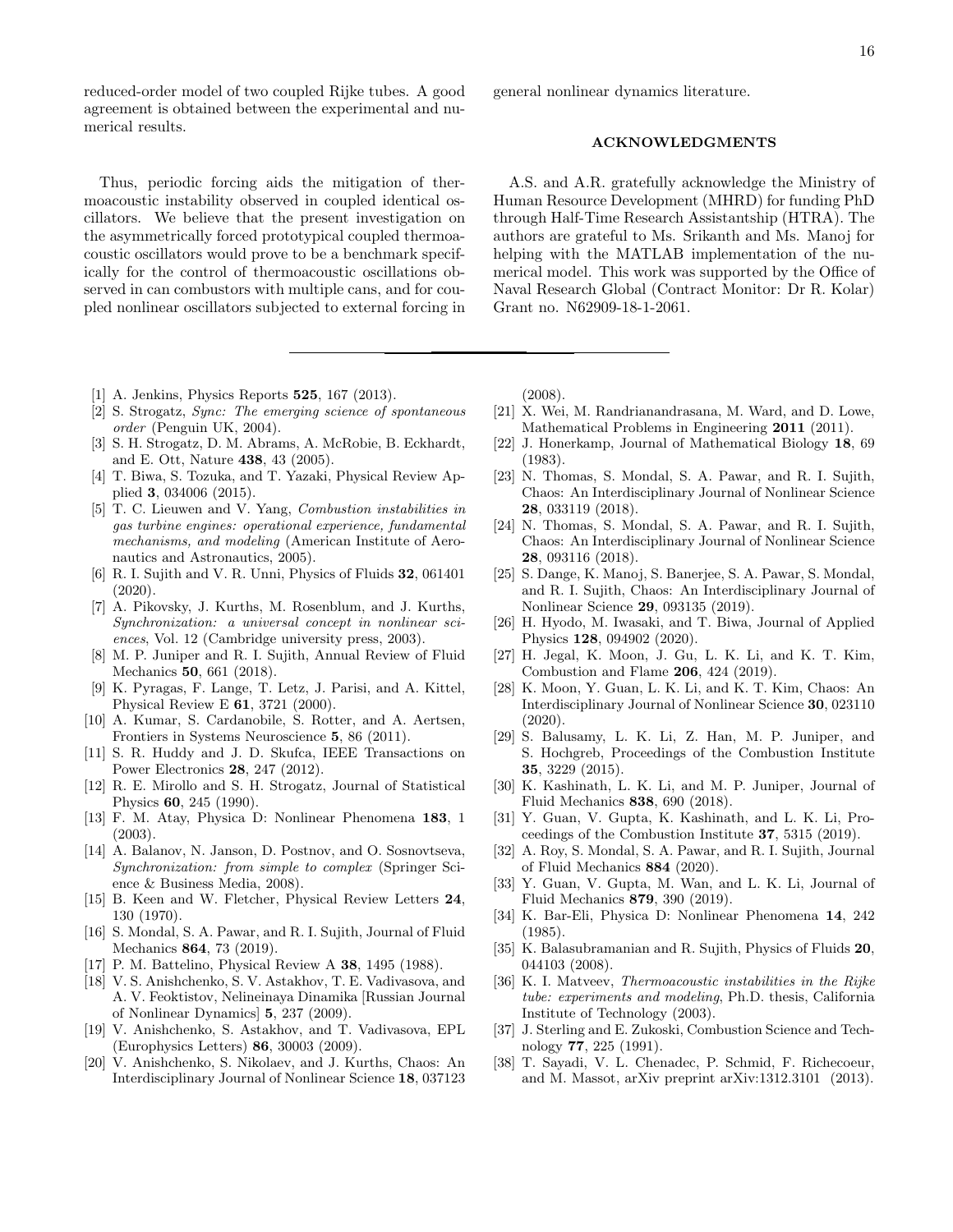- [39] L. F. Shampine and S. Thompson, Applied Numerical Mathematics **37**, 441 (2001).
- [40] H. Hyodo and T. Biwa, Physical Review E 98, 052223 (2018).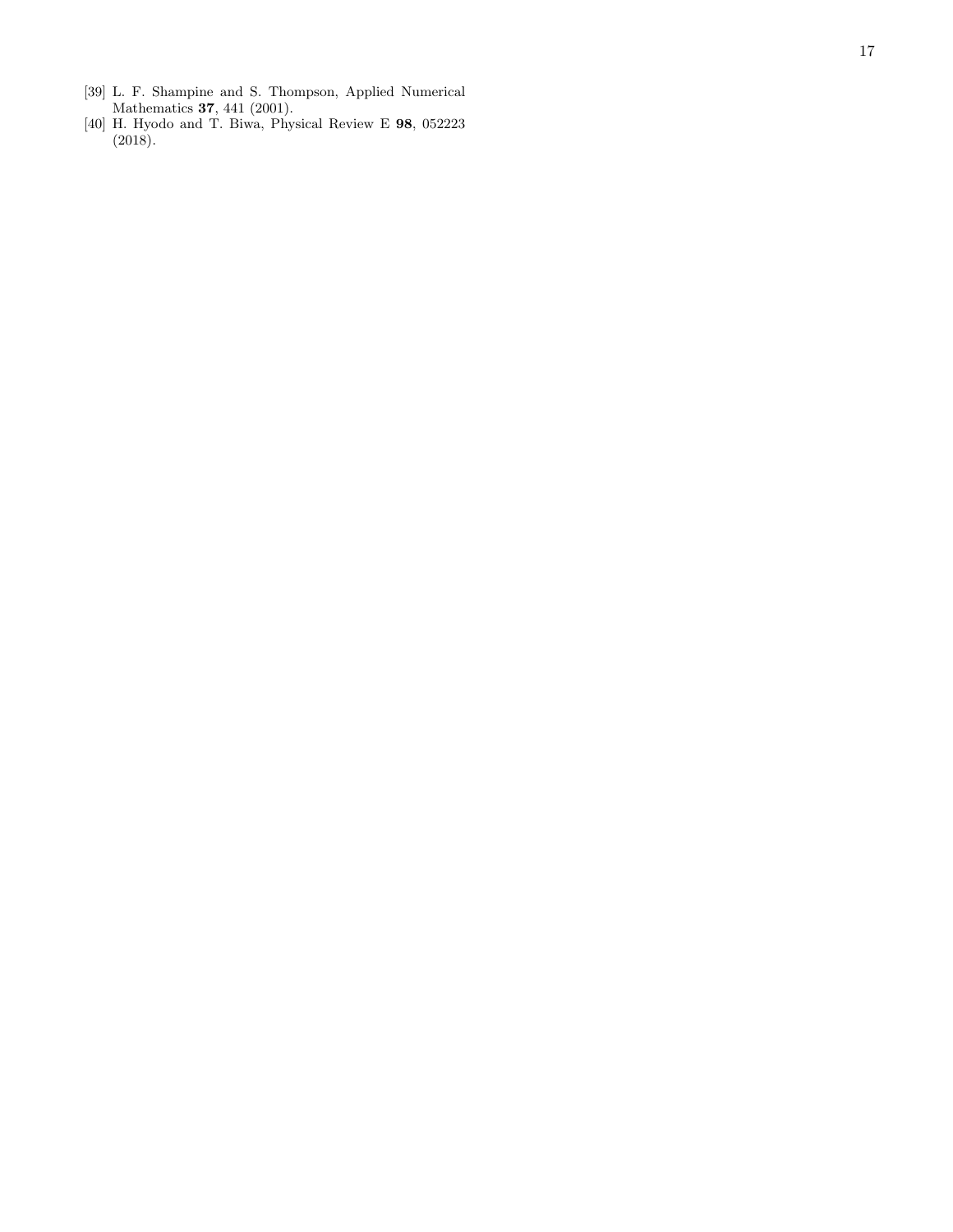# Supplemental material

# Dynamics of coupled thermoacoustic oscillators under asymmetric forcing: Experiments and theoretical modeling

Ankit Sahay,<sup>1,\*</sup> Amitesh Roy,<sup>1</sup> Samadhan A. Pawar,<sup>1</sup> and R I Sujith<sup>1</sup>

<sup>1</sup>*Department of Aerospace Engineering, IIT Madras, Tamil Nadu - 600 036, India* (Dated: February 25, 2021)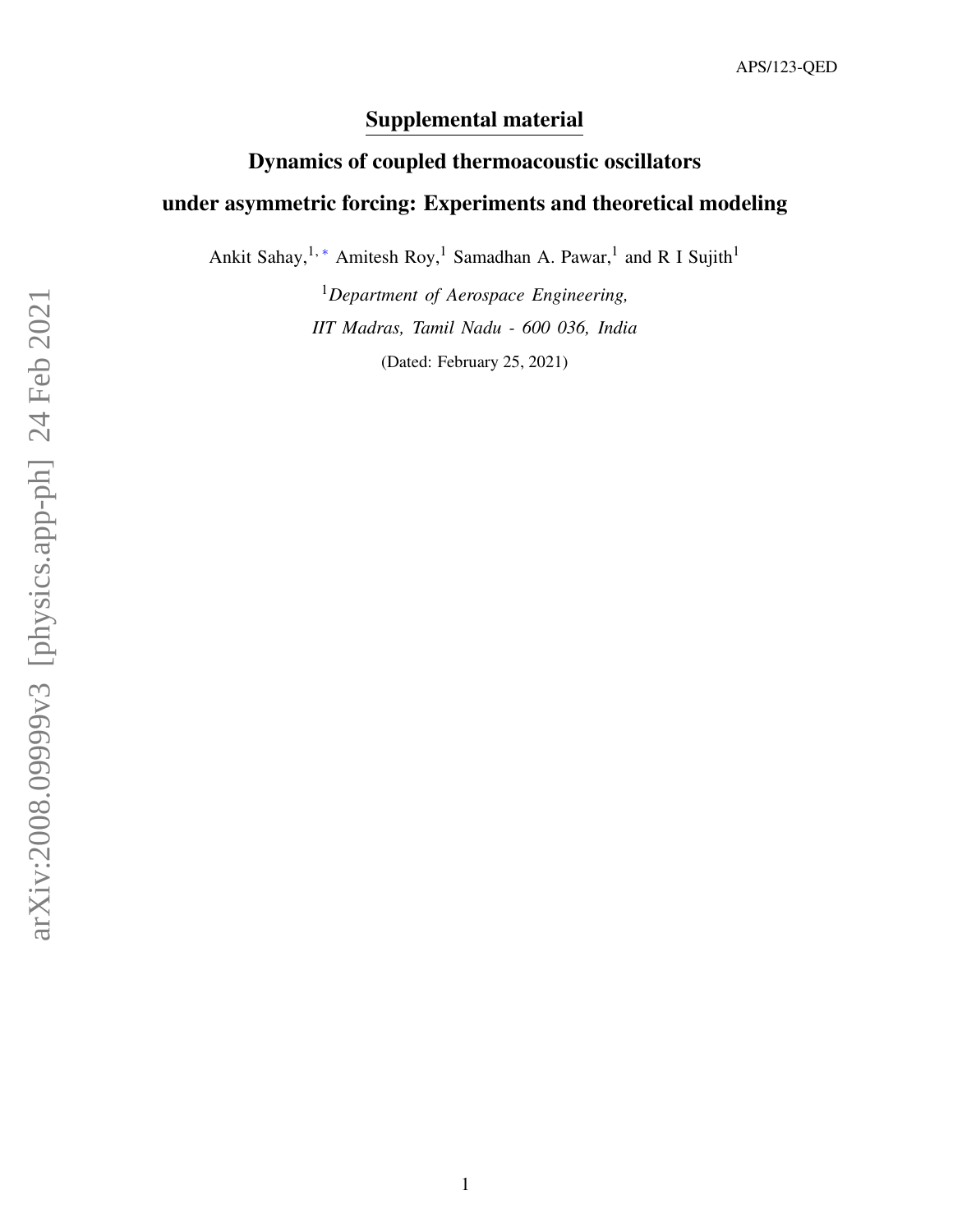|         |        | Rijke tube A |         | Rijke tube B             |         |
|---------|--------|--------------|---------|--------------------------|---------|
| Figures | $p'_0$ | $R_l^2$      | $R_r^2$ | $R_l^2$                  | $R_r^2$ |
| Fig. 2  | 120 Pa | 0.98         | 0.96    | $\overline{\phantom{a}}$ |         |
|         | 200 Pa | 0.96         | 0.85    |                          |         |
| Fig. 6  | 120 Pa | 0.99         | 0.88    | 0.96                     | 1.00    |
|         | 200 Pa | 0.95         | 0.89    | 0.94                     | 0.81    |
| Fig. 7  | 120 Pa | 0.98         | 0.93    | 0.94                     |         |
|         | 200 Pa | 0.97         | 0.99    | $\overline{\phantom{a}}$ |         |
| Fig. 8  |        | 0.98         | 0.98    | $\overline{\phantom{a}}$ |         |
| Fig. 11 |        | 0.91         | 0.98    | 0.98                     | 0.99    |
| Fig. 12 |        | 0.98         | 0.98    | $\overline{\phantom{a}}$ | 0.98    |

# I. *R* <sup>2</sup> VALUES FOR SYNCHRONIZATION BOUNDARIES

TABLE S1.  $R^2$  values of least-square-fitted boundaries of the Arnold tongue. The subscripts  $l, r$  denote the left and right boundaries, respectively.

Table S<sub>1</sub> shows the  $R^2$  values obtained when a linear fit is applied to the data points on the forced synchronization boundaries in the  $\bar{A}_f - f_f$  plane. Figures 2, 6 and 7 refer to experimental results shown in the main manuscript, whereas Figs. 8, 11 and 12 refer to results obtained from the mathematical model. An  $R^2 = 1$  indicates that the linear regression predictions perfectly fit the data.

<sup>∗</sup> Corresponding Author: ankitsahay02@gmail.com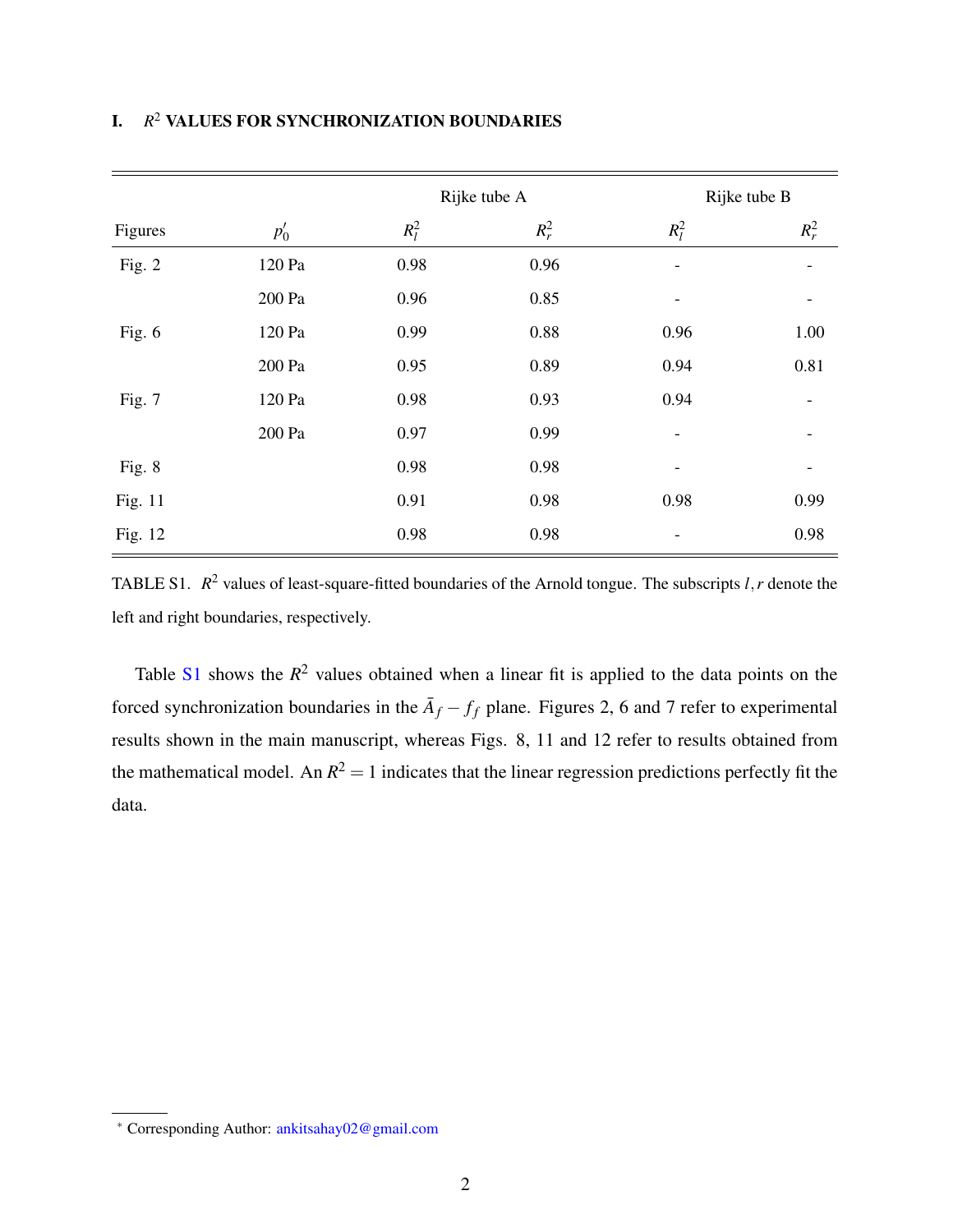# II. PERIOD-3 OSCILLATIONS EXHIBIT BY A SINGLE RIJKE TUBE OSCILLATOR UNDER EXTERNAL FORCING



FIG. S1. Time series of (a) the acoustic pressure fluctuations and (b) instantaneous phase difference between the pressure and the forcing signal. (c) The power spectrum, (d) the reconstructed phase portrait, and (e) the first return map of the forced acoustic pressure oscillations in a single Rijke tube exhibiting LCO of amplitude  $p'_0 = 200$  Pa. The forcing is applied at  $f_f/f_{n0} = 0.69$  and  $\bar{A}_f = 0.65$ . As a result, the acoustic pressure fluctuations show period-3 oscillations and, hence, remain desynchronized with the forcing signal, causing a lower value of *PLV*. The period-3 oscillations are confirmed from the presence of three-looped attractor in the phase space and three fixed points in the return map.

During experiments in a single Rijke tube oscillator, we observe period-3 behavior in p' for high values of  $\bar{A}_f$  in  $f_f/f_{n0} = 0.62 - 0.70$  range, which leads to low *PLV* calculated between the p<sup>'</sup> and forcing signal. In Fig. S1a, we show the acoustic pressure fluctuations exhibited by the Rijke tube at  $f_f/f_{n0} = 0.69$  and  $\bar{A}_f = 0.65$ . The unforced amplitude of the LCO exhibited by the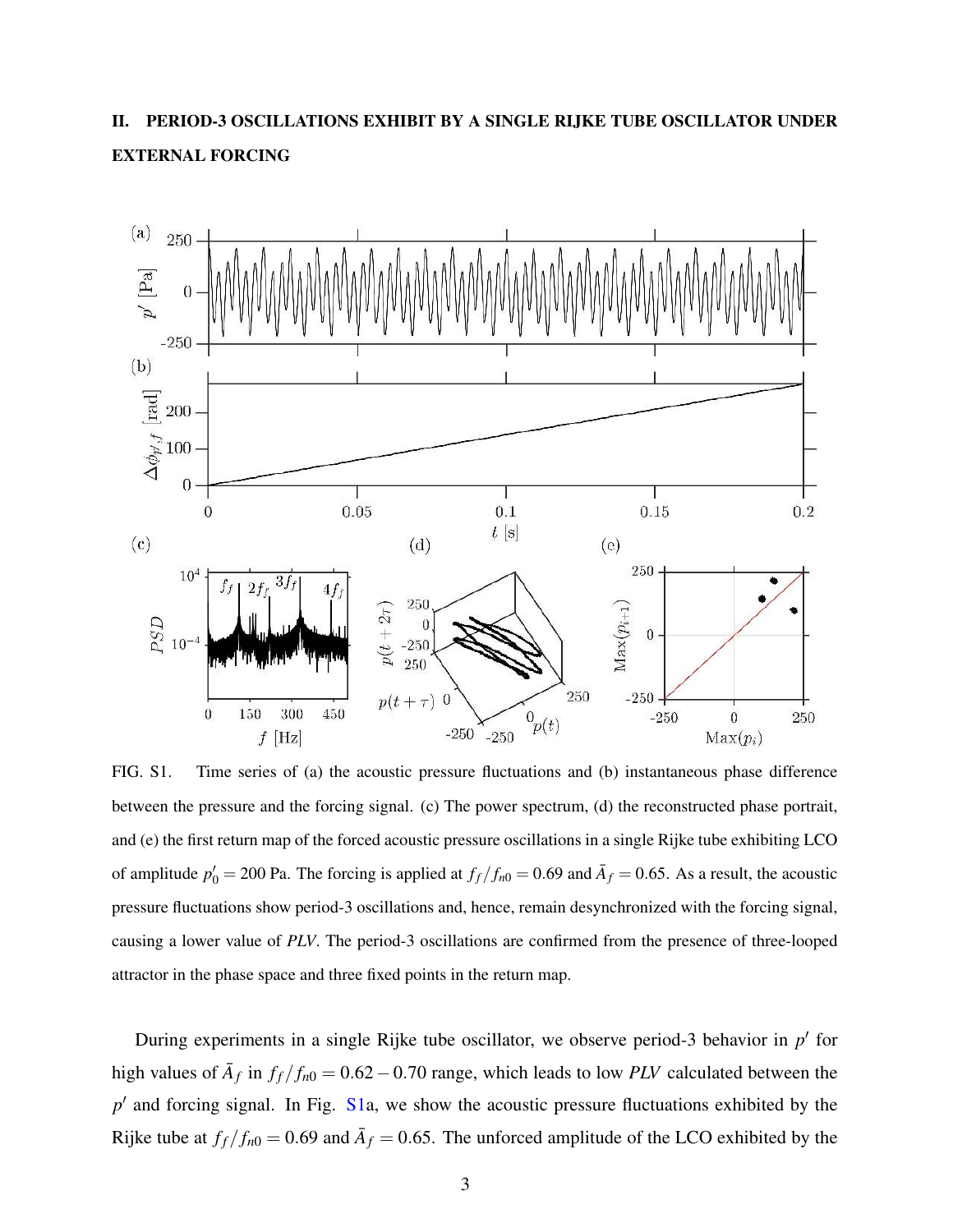Rijke tube is  $p'_0 = 200$  Pa. The period-3 behavior can be observed from the time series in Fig. S1a, as well as the spectral peaks in Fig. S1c, where we notice the presence of spectral peaks of approximately same magnitude at  $f_f$ ,  $2f_f$  and  $3f_f$  locations. Correspondingly, in Fig. S1d, the structure representative of the system dynamics (referred to hereinafter as the attractor) is a triple-looped attractor, i.e., the trajectories need to loop thrice before coming back to the initial point. Because the orbit is periodic, we get three distinct dots in the single-sided return map for the acoustic pressure time series in Fig. S1e.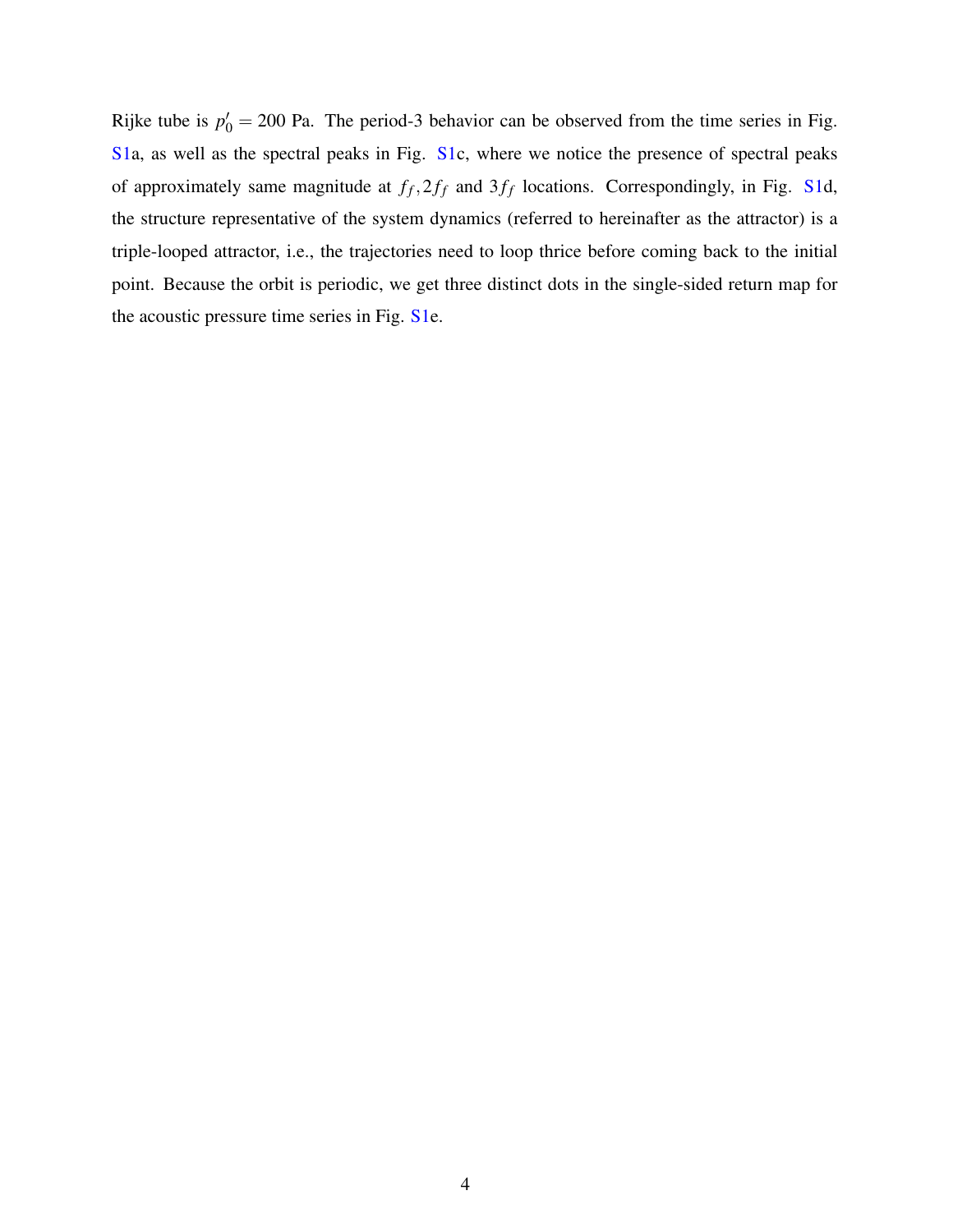# III. EFFECT OF VARYING COUPLING TUBE PARAMETERS ON THE AMPLITUDE DY-NAMICS OF AN IDENTICAL RIJKE TUBES COUPLED SYSTEM



FIG. S2. Experimental two-parameter bifurcation plots showing the variation of  $\Delta p'_{rms}/p'_0$  for different values of coupling tube length *L* and internal diameter *d* in identical Rijke tubes ( $\Delta f_{n0} = 0$  Hz). The maximum suppression obtained is around 50% in Rijke tube A for  $L = 100$  cm and  $d = 10$  mm.

Here, we explore experimentally the suppression of LCO in coupled Rijke tubes for connecting tubes of varying lengths and internal diameters. Figure S2 shows the reduction in the amplitude of LCO for different combinations of *L* and *d* for identical Rijke tubes. We notice that for  $d = 10$  mm, we obtain maximum suppression of about 50% in the acoustic pressure fluctuations for *L* ∼ 100 cm, in Rijke tube A. Thus, we keep  $d = 10$  mm for all our experiments. Large diameter connecting tubes may not be feasible for real-time combustors as it will require significant modification to engine hardware, whereas smaller diameters of connecting tube, such as the one used in the present study, can be very easily implemented.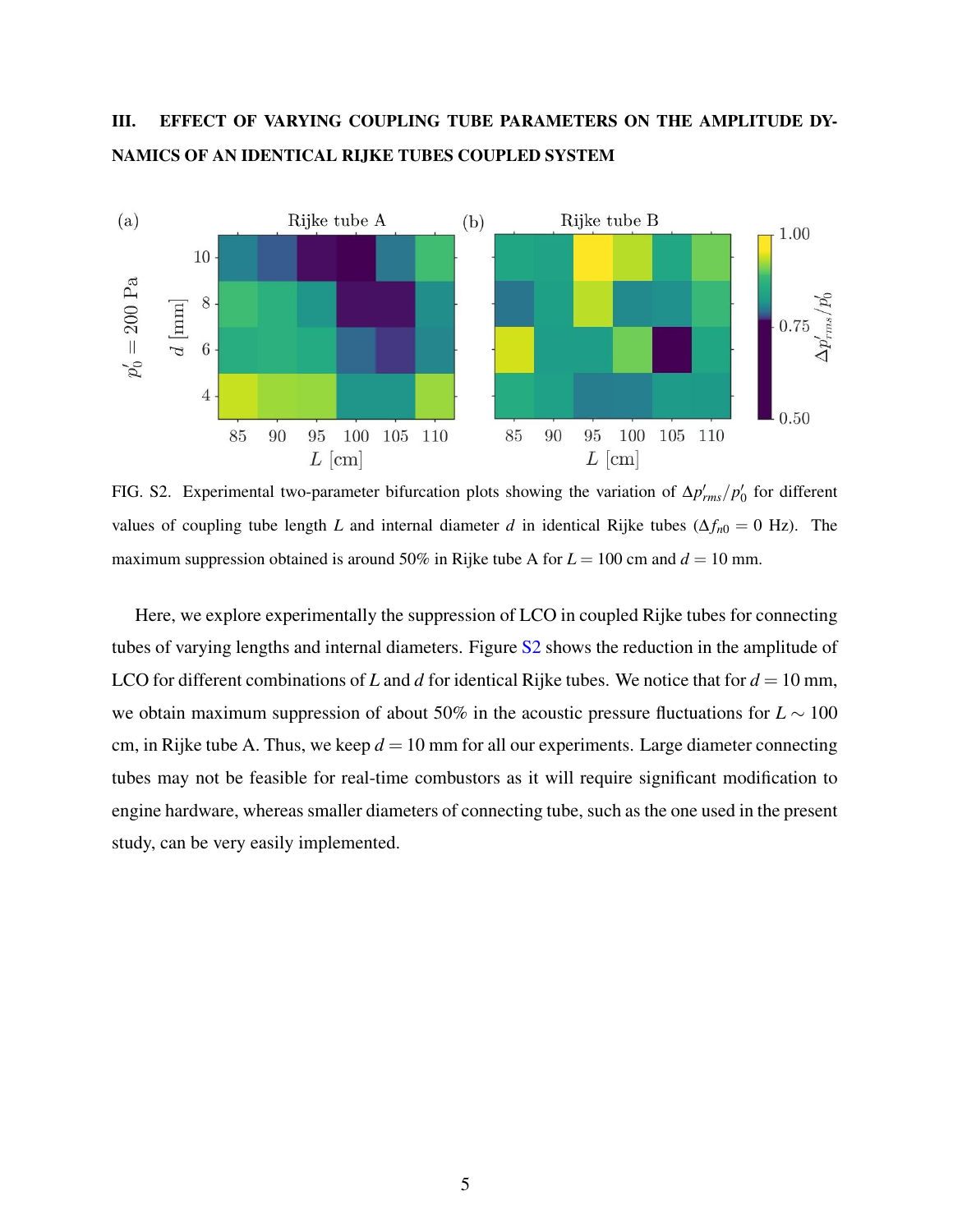### IV. MATHEMATICAL MODEL

Here, we derive a reduced-order model for the coupled horizontal Rijke tubes subjected to asymmetric forcing. The model is based on Balasubramanian and Sujith [1]. We neglect the effects of mean flow and mean temperature gradient in the duct. For two Rijke tubes A  $\&$  B, the acoustic momentum and energy equations for a medium with a perfect, inviscid and non-heat conducting gas are then given as [1]:

$$
\bar{\rho}\frac{\partial \tilde{u_a}'}{\partial \tilde{t}} + \frac{\partial \tilde{p_a}'}{\partial \tilde{x}} = 0,
$$
\n(S1)

$$
\frac{\partial \tilde{p}_a'}{\partial \tilde{t}} + \gamma \bar{p} \frac{\partial \tilde{u}_a'}{\partial \tilde{x}} = (\gamma - 1) \tilde{Q}' \delta(\tilde{x} - \tilde{x_f}),
$$
 (S2)

$$
\bar{\rho}\frac{\partial \tilde{u_b}'}{\partial \tilde{t}} + \frac{\partial \tilde{p_b}'}{\partial \tilde{x}} = 0,
$$
\n(S3)

$$
\frac{\partial \tilde{p}_b'}{\partial \tilde{t}} + \gamma \bar{p} \frac{\partial \tilde{u_b}'}{\partial \tilde{x}} = (\gamma - 1) \tilde{Q}' \delta(\tilde{x} - \tilde{x_f}).
$$
 (S4)

where,  $\tilde{p}'$  and  $\tilde{u}'$  are the acoustic pressure and velocity fluctuations, respectively.  $\gamma$  is the ratio of specific heats of air at ambient conditions.  $\tilde{x}$  is the distance along the axial direction in the duct,  $\tilde{t}$  is the time,  $\bar{\rho}$  and  $\bar{p}$  are the ambient density and pressure, respectively. Subscripts *a* and *b* indicate the quantities correpsonding to Rijke tube A & B, respectively. For a general system of non-identical oscillators, we define a quantity *r* as:

$$
r = \frac{L_b}{L_a} = \frac{\omega_b}{\omega_a},\tag{S5}
$$

where,  $L_a$  and  $L_b$  are lengths of the Rije tube ducts A & B, respectively.  $\omega_a$  and  $\omega_b$  are the natural frequencies of the Rijke tubes A and B, respectively.

We non-dimensionalize Eqs.  $(S1)$  and  $(S4)$  using the following transformations:

$$
x = \frac{\tilde{x}}{L_a}; \ t = \frac{c_0}{L_a}\tilde{t}; \ u'_a = \frac{\tilde{u'_a}'}{u_0}; \ p'_a = \frac{\tilde{p'_a}'}{\bar{p}}; \ M = \frac{u_0}{c_0}; \ u'_b = \frac{\tilde{u'_b}'}{u_0}; \ p'_b = \frac{\tilde{p'_b}'}{\bar{p}}; \ \dot{Q}' = \frac{\dot{\tilde{Q}}'}{c_0\bar{p}}.
$$
 (S6)

Here, variables with tilde are dimensional and variables without tilde are non-dimensional.  $u_0$  and  $\bar{p}$  are the steady state velocity and pressure of the flow, respectively.  $c_0$  is the speed of sound, and *M* is the Mach number of the mean flow. *x* and *t* are the non-dimensional axial distance and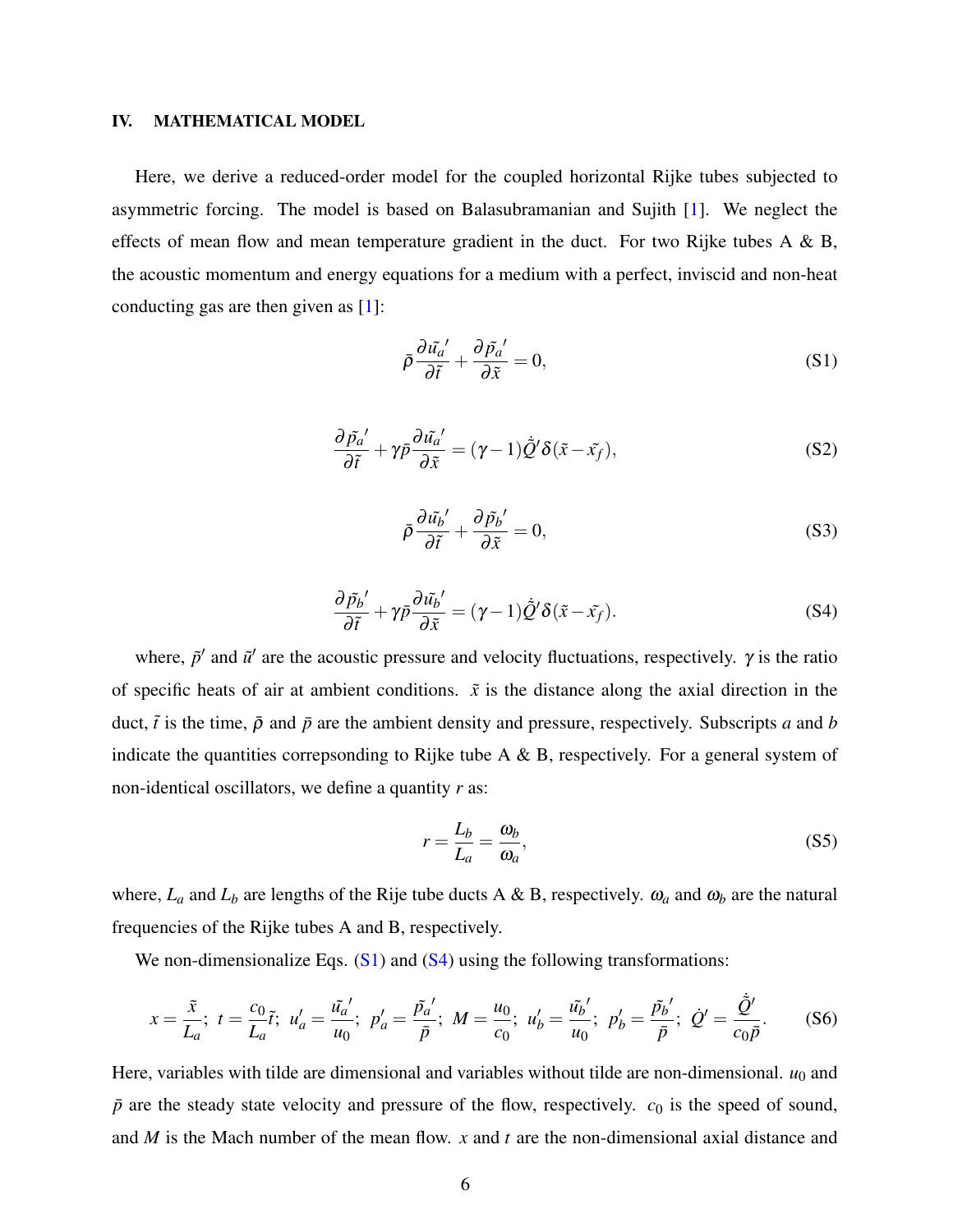time, respectively. Using the above transformations, we obtain the following non-dimensionlized acoustic momentum and energy equations:

$$
\gamma M \frac{\partial u'_a}{\partial t} + \frac{\partial p'_a}{\partial x} = 0,\tag{S7}
$$

$$
\frac{\partial p'_a}{\partial t} + \gamma M \frac{\partial u'_a}{\partial x} = \frac{(\gamma - 1)L_a \dot{Q}'}{\bar{p}c_0} \delta[L_a(x - x_f)],
$$
\n(S8)

$$
\gamma M \frac{\partial u_b'}{\partial t} + \frac{\partial p_b'}{\partial x} = 0,
$$
\n(S9)

$$
\frac{\partial p'_b}{\partial t} + \gamma M \frac{\partial u'_b}{\partial x} = \frac{(\gamma - 1)L_a \dot{Q}'}{\bar{p}c_0} \delta[L_a(x - x_f)].
$$
\n(S10)

The heat release rate  $\dot{Q}'$  is modeled using a modified form of King's law [2, 3] which correlates the quasi-steady heat transfer from a heated cylinder to the flow around it. The expression for normalized heat release rate fluctuations is written in terms of the acoustic velocity fluctuations, observed at the heater location  $x_f$  after time delay  $\tau$  as:

$$
\dot{Q}' = \frac{2L_w(T_w - \bar{T})}{S\sqrt{3}} \sqrt{\pi \lambda C_v \bar{\rho} \frac{d_w}{2}} \left[ \sqrt{\left| \frac{u_0}{3} + u_f'(t - \tau) \right|} - \sqrt{\frac{u_0}{3}} \right],
$$
\n(S11)

where,  $d_w$ ,  $L_w$  and  $T_w$  are the diameter, length and temperature of the heater wire, respectively.  $\bar{T}$ is the steady state temperature of the flow, *S* is the cross-sectional area of the duct,  $C_v \& \lambda$  are the specific heat at constant volume and thermal conductivity, respectively, of the medium within the duct.  $τ$  quantifies the thermal inertia of the heat transfer from the heating element to the medium.

The non-dimensionalized set of PDEs in Eqs.  $(S7)$ - $(S10)$  is reduced to a set of ordinary differential equations using the Galerkin technique [4]. To that end, the non-dimensional velocity *u'* and non-dimensional pressure p<sup>'</sup> fluctuations in the model are written in terms of the Galerkin modes:

$$
p'_a(x,t) = \sum_{j=1}^{N} -\frac{\gamma M}{j\pi} \dot{\eta}_j^a(t) \sin(j\pi x),
$$
 (S12)

$$
u'_a(x,t) = \sum_{j=1}^{N} \eta_j^a(t) \cos(j\pi x),
$$
 (S13)

$$
p'_b(x,t) = \sum_{j=1}^N -\frac{\gamma Mr}{j\pi} \dot{\eta}_j^b(t) \sin\left(\frac{j\pi x}{r}\right),\tag{S14}
$$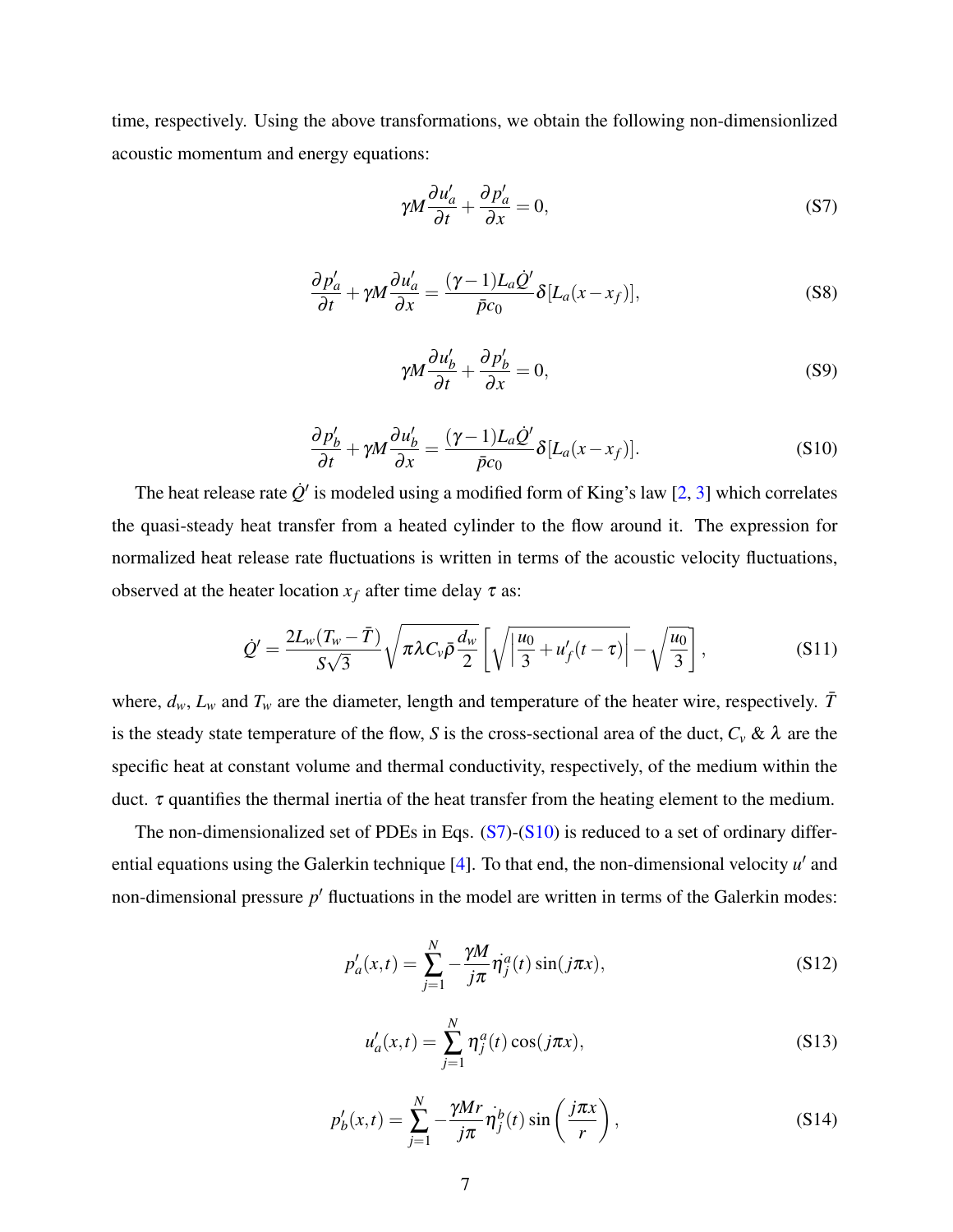$$
u'_b(x,t) = \sum_{j=1}^N \eta_j^b(t) \cos\left(\frac{j\pi x}{r}\right),\tag{S15}
$$

Here,  $\eta_i$  and  $\dot{\eta}_i$  represent the time-varying coefficients of the *j*th mode of the acoustic velocity *u*<sup> $u'$ </sup> and acoustic pressure *p*<sup> $\prime$ </sup>, respectively. *a* and *b* correspond to the acoustic variables in Rijke tubes A and B, respectively. We can verify that the particular form of Galerkin modes satisfies the acoustically open-open boundary conditions:  $p'_a(x=0,t) = 0$ ,  $p'_a(x=1,t) = 0$ ,  $p'_b(x=0,t) = 0$ and  $p'_b(x = r, t) = 0$ . *N* represents the number of Galerkin modes considered. Substituting Eqs.  $(S12)-(S15)$  in Eqs.  $(S7)-(S10)$  with a damping term included [5], and projecting the resultant equations along the basis functions, we obtain the following set of first-order ordinary differential equations:

$$
\frac{d\eta_j^a}{dt} = \dot{\eta}_j^a,\tag{S16}
$$

$$
\frac{d\dot{\eta}_j^a}{dt} + 2\xi_j \omega_j \dot{\eta}_j^a + k_j^2 \eta_j^a = -2j\pi K \left[ \sqrt{\left| \frac{1}{3} + u_f^{\prime a}(t-\tau) \right|} - \sqrt{\frac{1}{3}} \right] \sin(j\pi x_f), \quad (S17)
$$

$$
\frac{d\eta_j^b}{dt} = \dot{\eta}_j^b,\tag{S18}
$$

$$
\frac{d\dot{\eta}_j^b}{dt} + 2\xi_j \left(\frac{\omega_j}{r}\right) \dot{\eta}_j^b + \left(\frac{k_j}{r}\right)^2 \eta_j^b = -\frac{2j\pi K}{r^2} \left[ \sqrt{\left|\frac{1}{3} + u_j^b(t-\tau)\right|} - \sqrt{\frac{1}{3}} \right] \sin\left(\frac{j\pi x_j}{r}\right), \quad (S19)
$$

where,  $k_j = j\pi$  refers to the non-dimensional wave number and  $\omega_j = j\pi$  refers to the nondimensional angular frequency of the *j*th mode. The coefficient ξ*<sup>j</sup>* appearing in the second term of Eqs.  $(S17)$  &  $(S19)$  represents the frequency-dependent damping [5], and is given by the following ansatz  $[6]$ :

$$
\xi_j = \frac{c_1 \frac{\omega_j}{\omega_1} + c_2 \sqrt{\frac{\omega_1}{\omega_j}}}{2\pi}
$$
\n(S20)

Here,  $c_1$  and  $c_2$  are the damping coefficients which determine the amount of damping. We choose the values  $c_1 = 0.1$  and  $c_2 = 0.06$  based on [6] for all simulations.

To formulate a model for the coupled system, we assume that the two Rijke tubes are coupled through time-delay and dissipative couplings. Based on Eqs. (S16)-(S19), the governing equations for non-identical, coupled Rijke tubes with asymmetric sinusoidal forcing can be written as:

$$
\frac{d\eta_j^{a,b}}{dt} = \eta_j^{\dot{a},b},\tag{S21}
$$